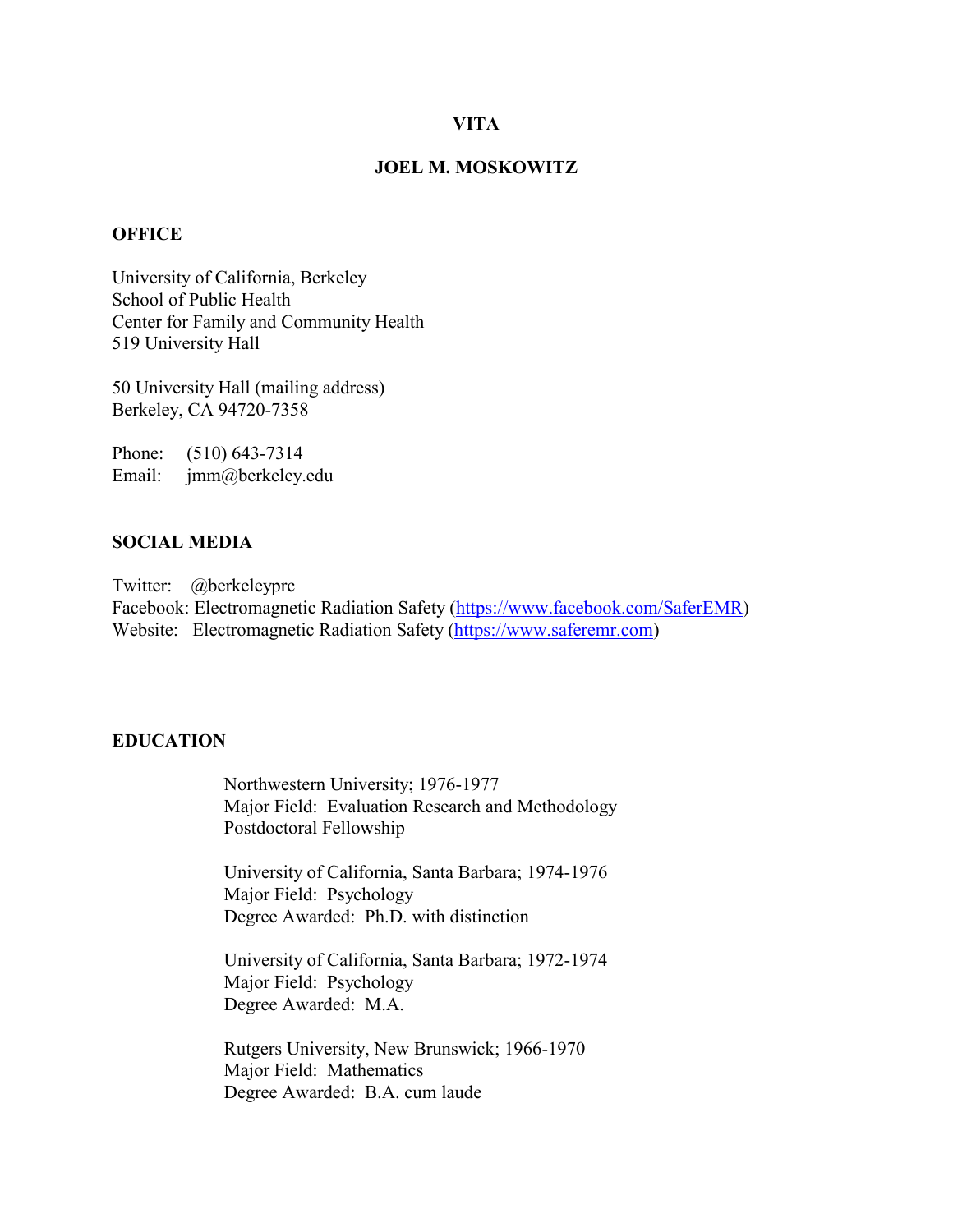# **PROFESSIONAL EXPERIENCE**

| 2000-present | Director<br>UC Berkeley Center for Family<br>and Community Health<br>School of Public Health<br>Berkeley, California                                |
|--------------|-----------------------------------------------------------------------------------------------------------------------------------------------------|
| 2012-2015    | Center Director and Principal Investigator<br><b>UC Berkeley Prevention Research Center</b><br>School of Public Health<br>Berkeley, California      |
| 2004-2012    | Center Director and Lead Investigator on Core Research<br>UC Berkeley Prevention Research Center<br>School of Public Health<br>Berkeley, California |
| 1999-2000    | Co-Director<br>UC Berkeley Center for Family<br>and Community Health                                                                                |
| 1998-1999    | Deputy Director<br>UC Berkeley Center for Family<br>and Community Health                                                                            |
| 1995-present | <b>Research Psychologist</b><br>School of Public Health<br>University of California<br>Berkeley, California                                         |
| 1993-1998    | <b>Associate Director</b><br>UC Berkeley Center for Family<br>and Community Health                                                                  |
| 1991-1993    | Principal Investigator<br>Western Consortium for Public Health<br>Berkeley, California                                                              |
| 1989-1990    | <b>Adjunct Associate Professor</b><br>School of Public Health<br>University of California<br>Berkeley, California                                   |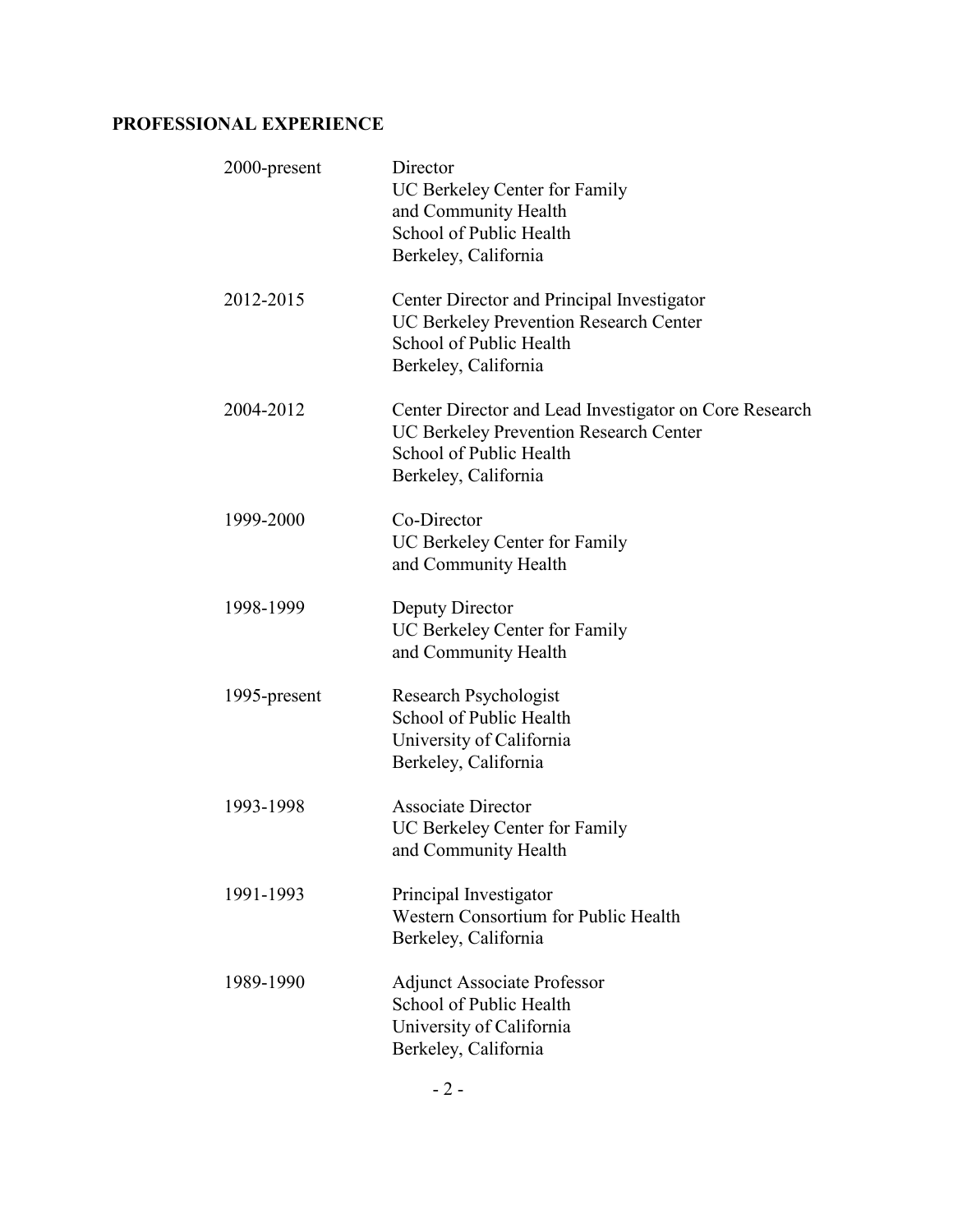| 1987-1989              | Lecturer<br>School of Public Health<br>University of California<br>Berkeley, California                                                              |
|------------------------|------------------------------------------------------------------------------------------------------------------------------------------------------|
| 1986-1991<br>1993-1995 | Associate Research Psychologist<br>School of Public Health<br>University of California<br>Berkeley, California                                       |
| 1983-1986              | <b>Associate Director for Research</b><br><b>Prevention Research Center</b><br>Pacific Institute for Research and Evaluation<br>Berkeley, California |
| 1981-1983              | Co-Principal Investigator<br>Napa Project<br>Pacific Institute for Research and Evaluation<br>Napa, California                                       |
| 1978-1983              | Director of Research<br>Napa Project<br>Pacific Institute for Research and Evaluation                                                                |
| 1977-1978              | <b>Associate Research Scientist</b><br><b>System Development Corporation</b><br>Santa Monica, California                                             |
| 1976                   | <b>Teaching Associate</b><br>Department of Psychology<br>University of California<br>Santa Barbara, California                                       |
| 1975                   | Research Assistant<br>Department of Psychology<br>University of California<br>Santa Barbara, California                                              |
| 1972-1976              | <b>Teaching Assistant</b><br>Department of Psychology<br>University of California<br>Santa Barbara, California                                       |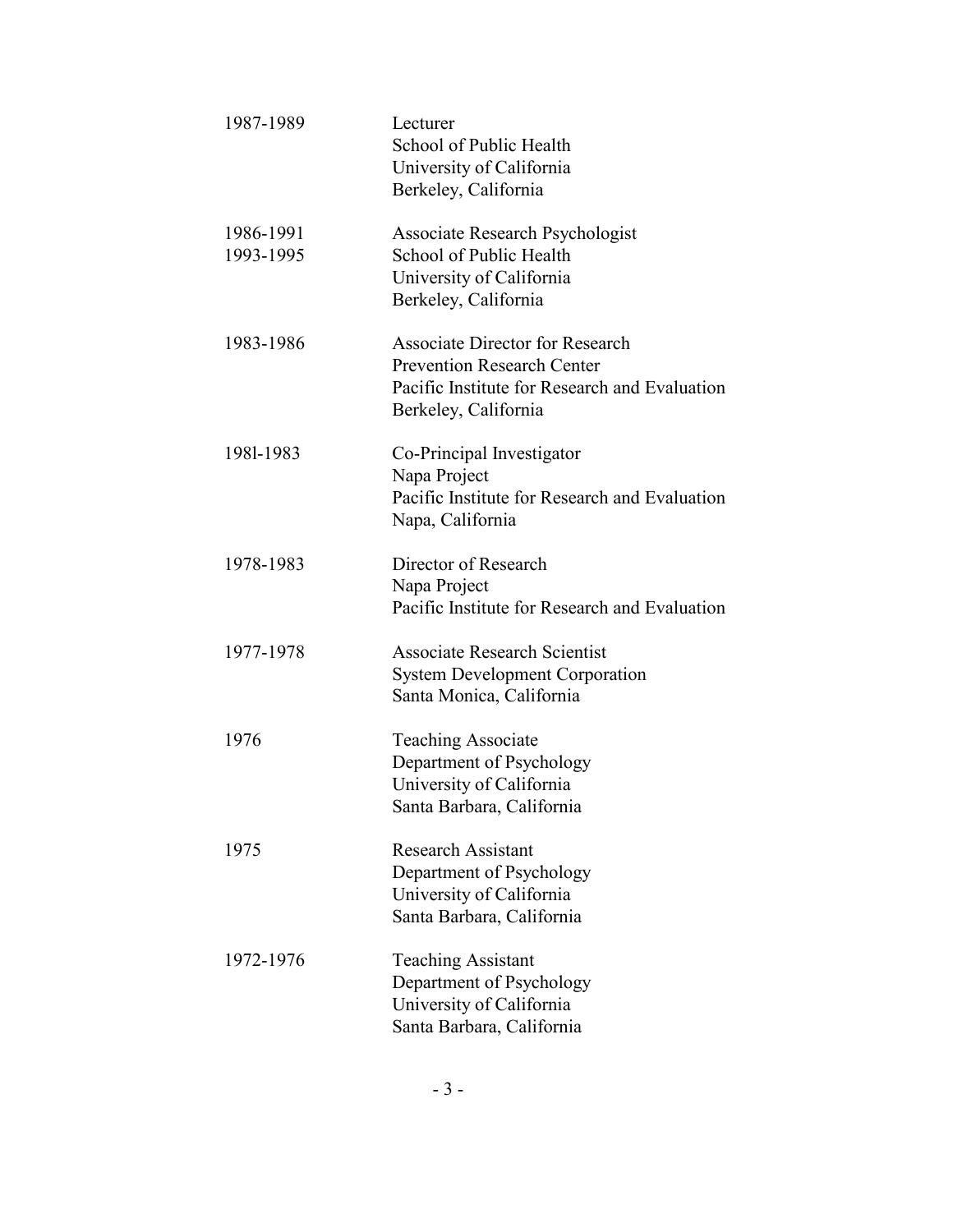# **GRANTS AND CONTRACTS**

| 1981-1983 | Co-Principal Investigator - National Institute on Drug Abuse (DA02147): "The<br>Napa Experiment: Prevention Evaluation Research."                                                                                                                                                                                                                                                                          |
|-----------|------------------------------------------------------------------------------------------------------------------------------------------------------------------------------------------------------------------------------------------------------------------------------------------------------------------------------------------------------------------------------------------------------------|
| 1991-1992 | Principal Investigator - University of California Tobacco-Related Disease<br>Research Program (2RT-0248): "Smoking Ordinances, Passive Smoking and<br>Smoking Cessation"; \$123,616 (direct cost), \$151,607 (total cost).                                                                                                                                                                                 |
| 1992-1993 | Co-Investigator - Tobacco Control Section, California Department of Health<br>Services (Subcontract with San Diego State University Foundation 525642-<br>8502): "Independent Evaluation of Efforts to Prevent and Control Tobacco Use in<br>California: Subcontract for Target Populations/Ethnic Networks,<br>Regionalization/Linkages, and Schools"; \$250,000 (direct cost), \$300,000 (total<br>cost) |
| 1993-1998 | Associate Director - Health Promotion and Disease Prevention Research Centers,<br>Centers for Disease Control and Prevention (U48/CCU909706), AFamilies<br>Neighborhoods and Communities: A Model for Action in Chronic Disease."                                                                                                                                                                          |
| 1994-1996 | Principal Investigator - Office on Smoking and Health, Centers for Disease<br>Control and Prevention (Competitive Supplement to U48/CCU909706): "Effects<br>of Tobacco Control Ordinances on Teenage Smoking"; \$68,428 (direct cost);<br>\$99,137 (total cost).                                                                                                                                           |
| 1995-1996 | Principal Investigator - The Robert Wood Johnson Foundation (027668);<br>"Monitoring Tobacco and Alcohol Programs for Youth"; \$69,509 (direct cost),<br>\$75,002 (total cost).                                                                                                                                                                                                                            |
| 1994-1997 | Principal Investigator - The California Wellness Foundation (94-91): "Smoking<br>Ordinances, Passive Smoking and Smoking Cessation"; \$145,143 (direct cost),<br>$$165,000$ (total cost).                                                                                                                                                                                                                  |
| 1997-2000 | Principal Investigator - University of California Tobacco-Related Disease<br>Research Program (6RT-0371): "Improving Tobacco Use Assessment among<br>Youth via Telephone"; \$348,641 (direct cost), \$348,641 (total cost).                                                                                                                                                                                |
| 1998-2000 | Principal Investigator - Division of Diabetes Translation, Centers for Disease<br>Control and Prevention (S733-18/18) "Diabetes Surveillance in Minority<br>Populations"; \$99,734 (direct cost), \$150,000 (total cost).                                                                                                                                                                                  |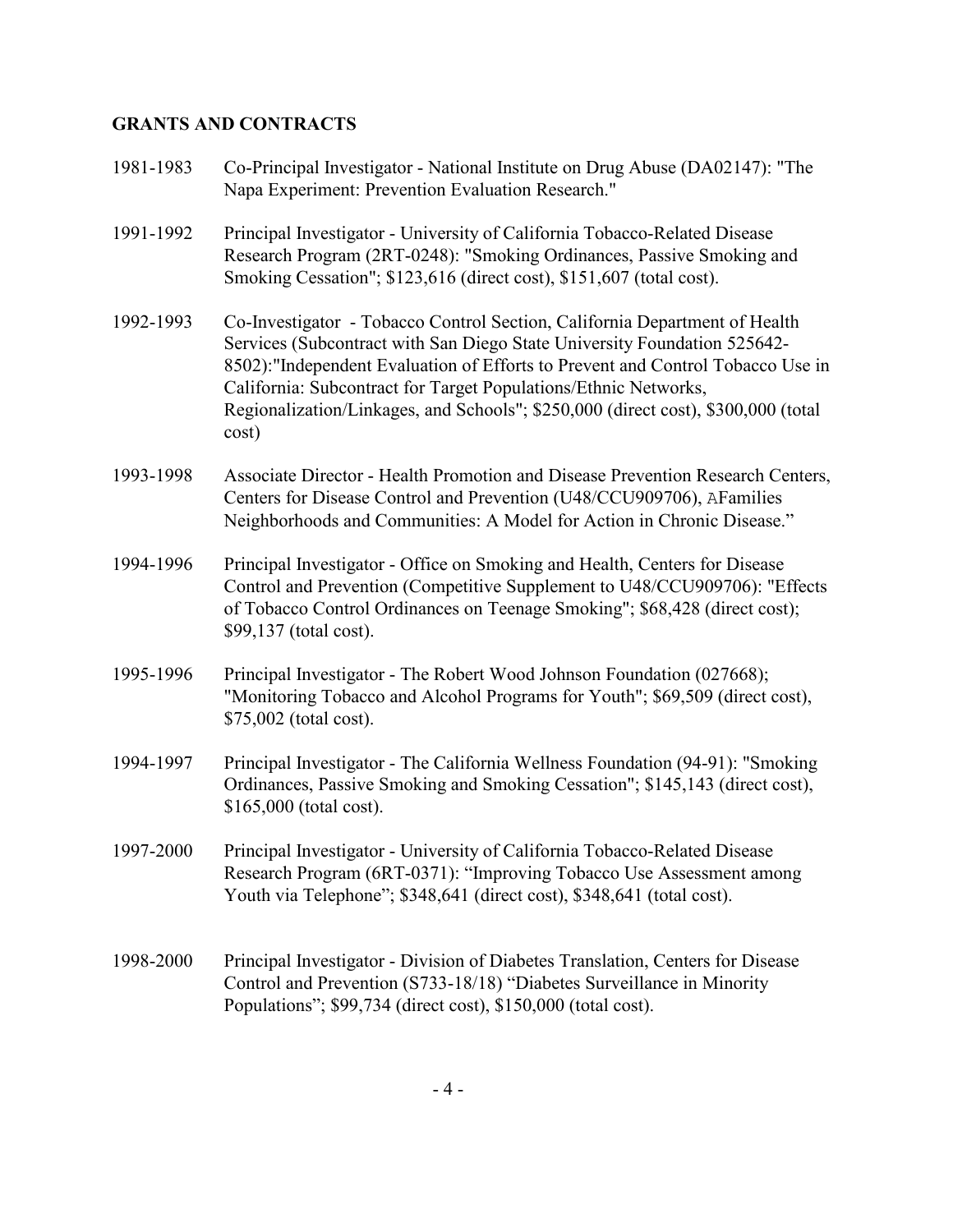| 1998-2004 | Deputy Director/Director - Health Promotion and Disease Prevention Research<br>Centers, Centers for Disease Control and Prevention, "Families, Neighborhoods,<br>Communities: A Model for Action" (U48/DP000033); \$1,878,545 (direct cost),<br>\$2,512,725 (total cost).                                                                                                                                               |
|-----------|-------------------------------------------------------------------------------------------------------------------------------------------------------------------------------------------------------------------------------------------------------------------------------------------------------------------------------------------------------------------------------------------------------------------------|
| 1999-2004 | Principal Investigator - Office of AIDS, California Department of Health Services<br>(#99-85819); "A Survey of AIDS Knowledge, Attitudes, Beliefs and Behaviors<br>among California Adults."                                                                                                                                                                                                                            |
| 2004-2009 | Center Director and Lead Investigator on Core Projects - Health Promotion and<br>Disease Prevention Research Centers, Centers for Disease Control and<br>Prevention, "UC Berkeley Prevention Research Center"; \$3,393,736 (direct cost),<br>\$4,245,154 (total cost). Core projects: "Internet-Based Smoking Cessation<br>Intervention among Korean Americans" and "Asian American Community Health<br>in California." |
| 2005-2008 | Principal Investigator - Office of AIDS, California Department of Health Services<br>(#75650); "Californian Adults' Opinions Regarding HIV/AIDS Policies."                                                                                                                                                                                                                                                              |
| 2008      | Principal Investigator - University of California AAPI Policy Multicampus<br>Research Program; "Mental Health Disparities among Asian American and<br>Pacific Islanders in California: What should Policy Makers Know?"                                                                                                                                                                                                 |
| 2008-2015 | Center Director (2008-2014) & Principal Investigator (2012-2014) - Health<br>Promotion and Disease Prevention Research Centers, Centers for Disease Control<br>and Prevention, "UC Berkeley Prevention Research Center." (U48/DP001908).<br>Core Project Principal Investigator (2008-2014) – "Tobacco-Related Disease<br>Prevention among Korean Americans." \$4,654,634 (total cost).                                 |
| 2012-2014 | Principal Investigator - Centers for Disease Control and Prevention (SIP 12-055:<br>Competitive Supplement to U48/DP001908): "PEDS-CT-DOSE: Pediatric<br>Computed Tomography-Dose Optimization and Standardization." \$500,000 (total<br>cost).                                                                                                                                                                         |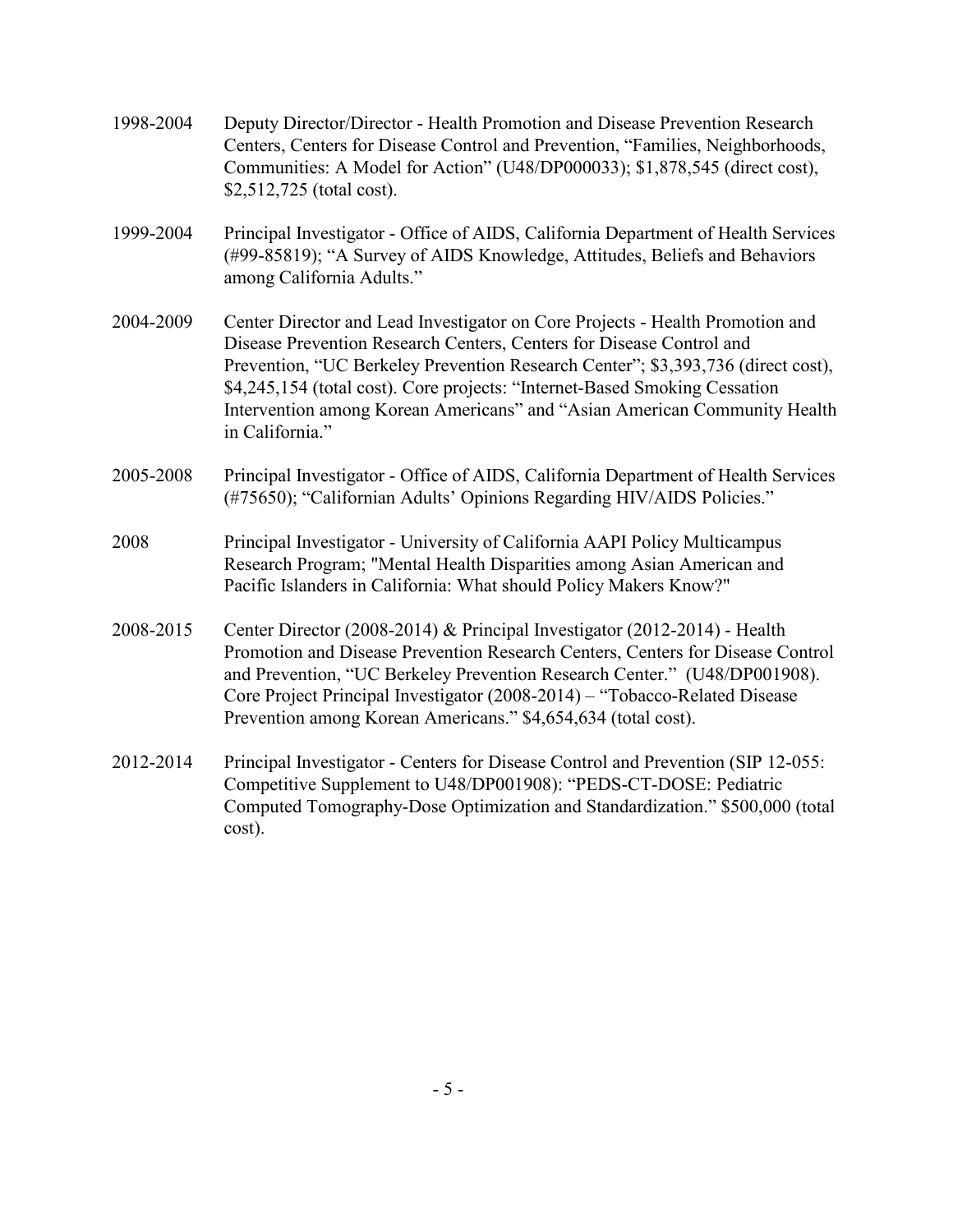## **PROFESSIONALACTIVITIES**

Co-Chair, UC Berkeley Tobacco-Free Policy Steering Committee, 2012-2014.

Editorial Board, *Preventing Chronic Disease: Public Health Research, Practice, and Policy*. Centers for Disease Control and Prevention, 2010-2014.

Steering Committee, CDC Prevention Research Centers Program, Centers for Disease Control and Prevention, 2008-2009; Chair-Elect: 2009-2010; Chair: 2010-2011; Past Chair: 2011-2012.

Research Committee, CDC Prevention Research Centers Program, Centers for Disease Control and Prevention, 1999-2003, 2005-2007; Chair-Elect: 2007-2008, Chair: 2008-2009; Past Chair: 2009-2010.

California Health Interview Survey Multicultural Health Issues Technical Advisory Committee, Center for Health Policy Research, University of California, Los Angeles, 1999-present.

California Health Interview Survey Sampling Design and Survey Methodology Technical Advisory Committee, Center for Health Policy Research, University of California, Los Angeles, 2002-present.

National Research Advisory Committee, Association of Asian Pacific Community Health Organizations (AAPCHO), 2005-present.

California Cardiovascular Disease Prevention Coalition, California Department of Health Services, 1993-1996.

California Tobacco Survey Advisory Committee, California Department of Health Services, 1994.

Technical Assistance Committee, National Evaluation of the Community Partnership Demonstration Program, Office for Substance Abuse Prevention, 1991-1994.

Statutory and Technical Advisory Committees, Evaluation of Programs to Prevent and Reduce Drug, Alcohol and Tobacco Use Among In-School Youth (DATE Evaluation), California Department of Education, 1991-1994.

Advisory Committee, GAO Study of Comprehensive Community Drug Prevention Programs, Program Evaluation and Methodology Division, U.S. General Accounting Office, 1990-1991.

Epidemiology and Prevention Research Review Committee (Study Section/IRG), National Institute on Drug Abuse, 1986-1990.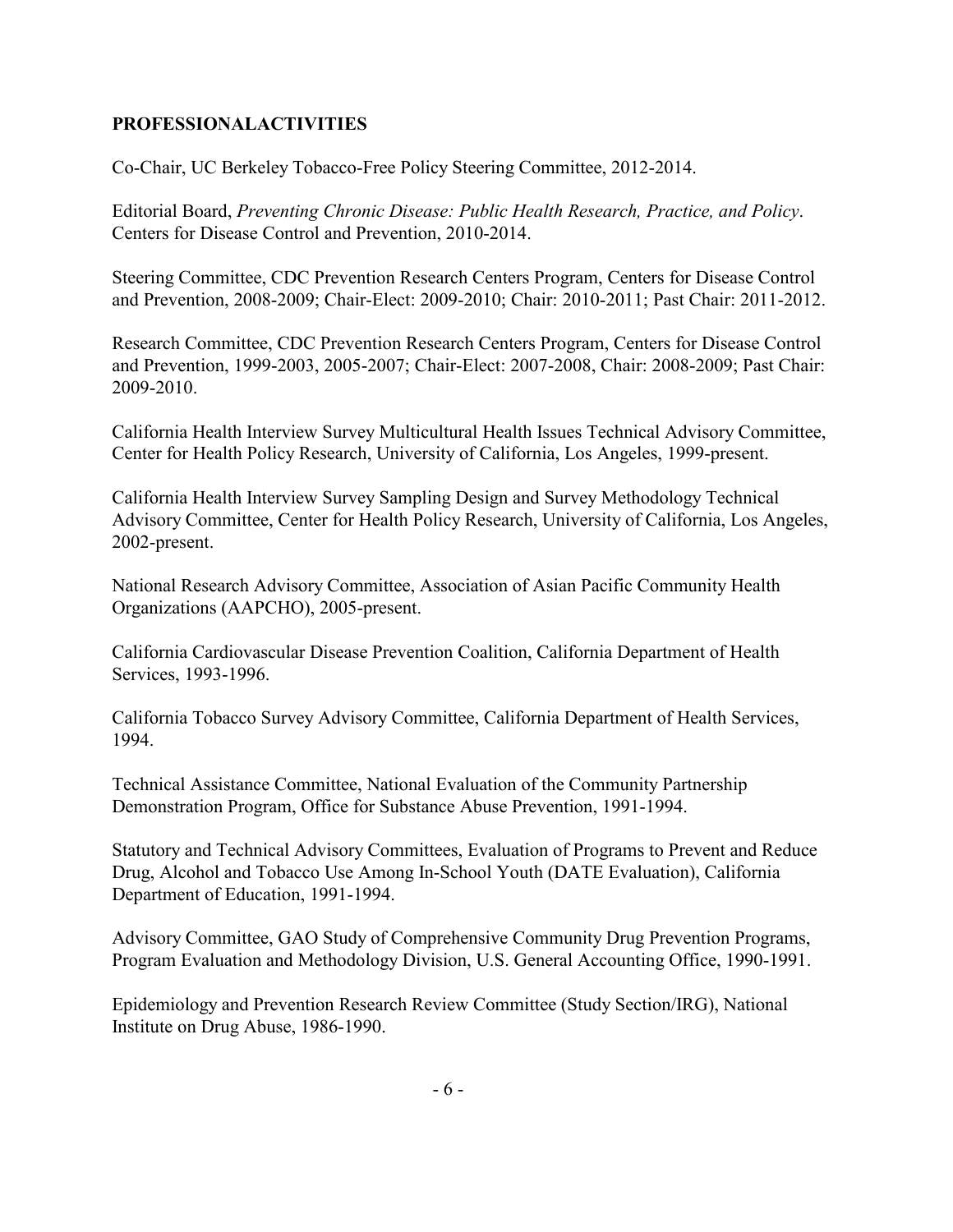Editorial Advisory Board, *1987 Evaluation Studies Review Annual*.

Guest Editor, Supplemental Issue: Tobacco Cessation and Youth, *Preventive Medicine*, *27*(5), September/October, 1998.

#### *Ad hoc* Journal Reviewer:

*Addiction, Addictive Behaviors, Alcohol Health & Research World, American Journal of Community Psychology, American Journal of Public Health, Archives of Internal Medicine, Biomed Central Public Health, British Journal of Addiction, Cancer Detection and Prevention, Children and Youth Services Review, Comprehensive Psychiatry, Contemporary Drug Problems, Drug and Alcohol Dependence, Electromagnetic Biology and Medicine, Ethnicity & Disease, Ethnicity and Health, Environmental Health, Environmental Research, Evaluation and Program Planning, Field Methods, Health Education and Behavior, Health Education Quarterly, Health Education Research, Health Physics Journal, Health Psychology, IEEE Consumer Electronics Magazine, Journal of the American Women's Medical Association, Journal of Adolescent Health, Journal of Health and Social Behavior, Journal of Health Communications, Journal of Official Statistics, Journal of Research on Adolescence, Journal of Studies on Alcohol, Paediatric and Perinatal Epidemiology, Pediatrics; Policy Studies Journal; Preventing Chronic Disease: Public Health Research, Practice and Policy; Preventive Medicine, Public Health Reports, Public Opinion Quarterly, Review of Educational Research, Reviews on Environmental Health, State and Local Government Review, Tobacco Control: An International Journal.*

#### Selected Consulting Positions:

Addiction Research Foundation, Toronto, Ontario; Alameda County Social Services Agency, Oakland, CA; Americans for Nonsmokers' Rights Foundation, Berkeley, CA; Berkeley Unified School District, Berkeley, CA; City Attorney's Office, City and County of San Francisco, Santa Cruz, CA; ETR Associates, Santa Cruz, CA; Fred Hutchinson Cancer Research Center, Seattle, WA; Group Health Cooperative of Puget Sound, Seattle, WA; Robert Wood Johnson Foundation, Princeton, NJ; "Just Say No", International, Oakland, CA; Henry J. Kaiser Family Foundation, Menlo Park, CA; Division of Research, Kaiser Permanente, Oakland, CA; Division of Prevention & Research Dissemination, National Institute on Alcohol Abuse and Alcoholism; Prevention Research Branch, National Institute on Alcohol Abuse and Alcoholism; Prevention Research Branch, National Institute on Drug Abuse; National Clearinghouse for Alcohol & Drug Information, Center for Substance Abuse Prevention; North Bay Health Resources Center, Petaluma, CA; Office of Alcohol and Drug Programs, State of Oregon; Prevention Research Center, Pacific Institute for Research and Evaluation, Berkeley, CA; Public Health Institute, Oakland, CA; Quest International, Granville, OH; San Francisco City Attorney's Office; Office of the Asst. Secretary for Educational Research & Improvement, U.S. Dept. of Education; Office of Planning, Budget and Evaluation, U.S. Department of Education; Division of General Internal Medicine, UCSF; Social Development Research Group, School of Social Work, Univ. of Washington; Center for Health Systems Research and Analysis, University of Wisconsin.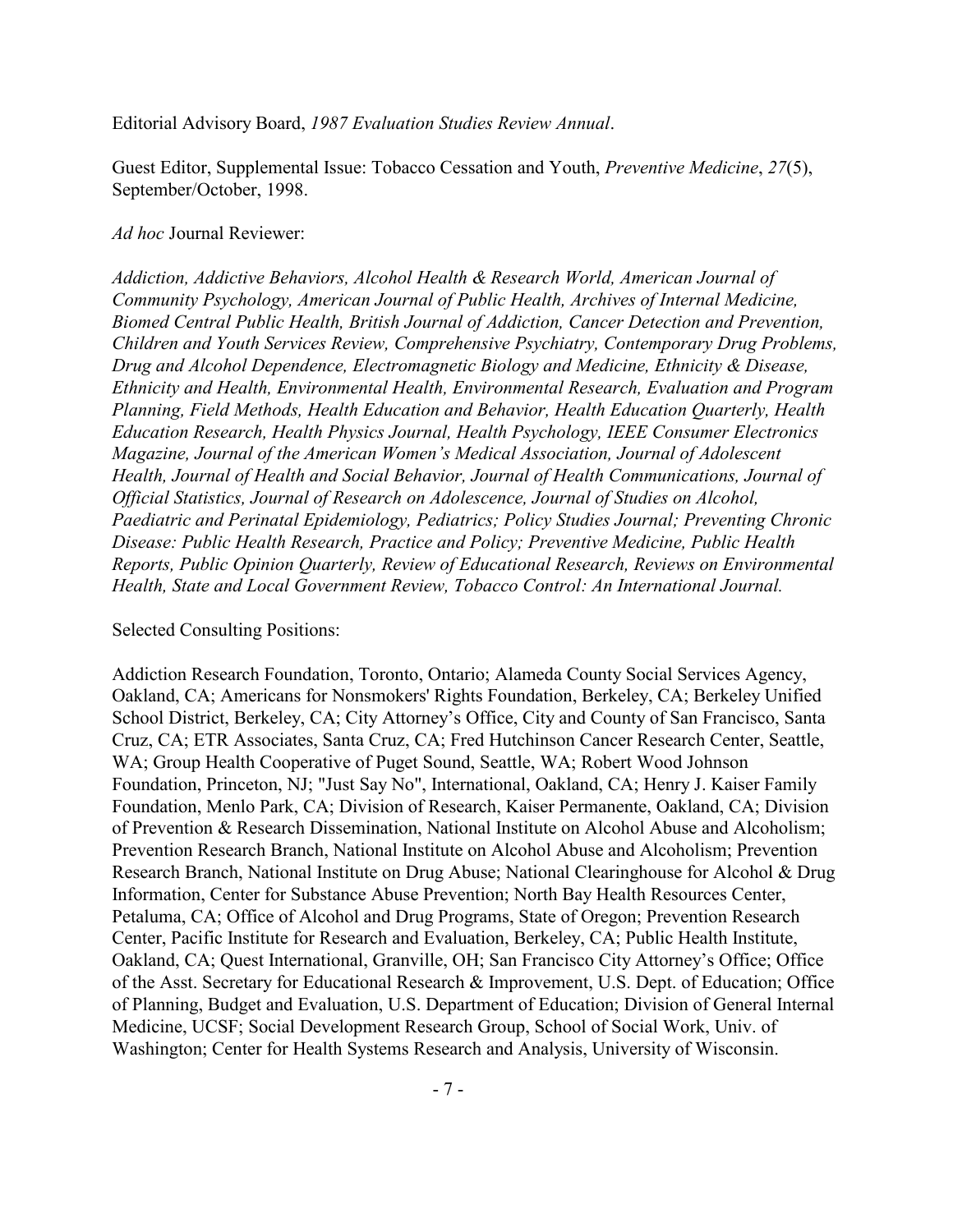# **PUBLICATIONS**

1. McClintock, C.G., & Moskowitz, J.M. Children's preferences for individualistic, cooperative and competitive outcomes. *Journal of Personality and Social Psychology*. *34*: 543-555. 1976.

2. McClintock, C.G., Moskowitz, J.M., & McClintock, E. Variations in preferences for individualistic, competitive, and cooperative outcomes as a function of age, game class and task in nursery school children. *Child Development*. *48:* 1080-l085. 1977. URL: <http://tinyurl.com/ol7eed>

3. Van Avermaet, E.F., McClintock, C.G., & Moskowitz, J.M. Alternative approaches to equity: Prosocial motivation, strategic accommodation, and dissonance reduction. *European Journal of Social Psychology. 8*: 4l9-437. 1978. URL: <http://www3.interscience.wiley.com/journal/112465311/abstract>

4. Moskowitz, J.M., & Wortman, P.M. A secondary analysis of the Riverside school study of desegregation. In R.F. Boruch, P.M. Wortman, and D.S. Cordray, (Eds.) *Reanalyzing program evaluations*, San Francisco: Jossey-Bass, l98l.

5. Schaps, E., DiBartolo, R., Moskowitz, J.M., Palley, C.S., & Churgin, S. Primary prevention evaluation research: A review of 127 impact studies. *Journal of Drug Issues*. *11*(1): 17-43, 1981.

6. Moskowitz, J.M., Schaps, E., & Malvin, J.H. Process and outcome evaluation in primary prevention: The Magic Circle Program. *Evaluation Review*. *6(6)*: 775-788. 1982. URL: <http://erx.sagepub.com/cgi/content/refs/6/6/775>

7. Schaps, E., Moskowitz, J.M., Condon, J.W., & Malvin, J.H. Process and outcome evaluation of a drug education course, *Journal of Drug Education*. *l2(4)*: 353-364. 1982.

8. Leukefeld, C.G., & Moskowitz, J.M. Discussion and recommendations. In T.J. Glynn, C.G. Leukefeld, and J.P. Ludford (Eds.), *Preventing adolescent drug abuse: Intervention strategies*. Rockville: National Institute on Drug Abuse, Research Monograph *47*. pp. 250-255. l983. URL: <http://www.drugabuse.gov/pdf/monographs/47.html>

9. Malvin, J.H., & Moskowitz, J.M. Anonymous vs. identifiable self-reports of adolescent drug attitudes, intentions and use. *Public Opinion Quarterly*. *47*: 557-566. 1983. URL: <http://poq.oxfordjournals.org/cgi/content/abstract/47/4/557> or <http://www.jstor.org/view/0033362x/dm991719/99p0190d/0>

10. Moskowitz, J.M. Preventing adolescent substance abuse through drug education. In T.J., Glynn, C.G. Leukefeld, & J.P. Ludford (Eds.), *Preventing adolescent drug abuse: Intervention strategies*. Rockville: National Institute on Drug Abuse, Research Monograph *47*, pp. 233-249. l983. URL:<http://www.drugabuse.gov/pdf/monographs/47.html>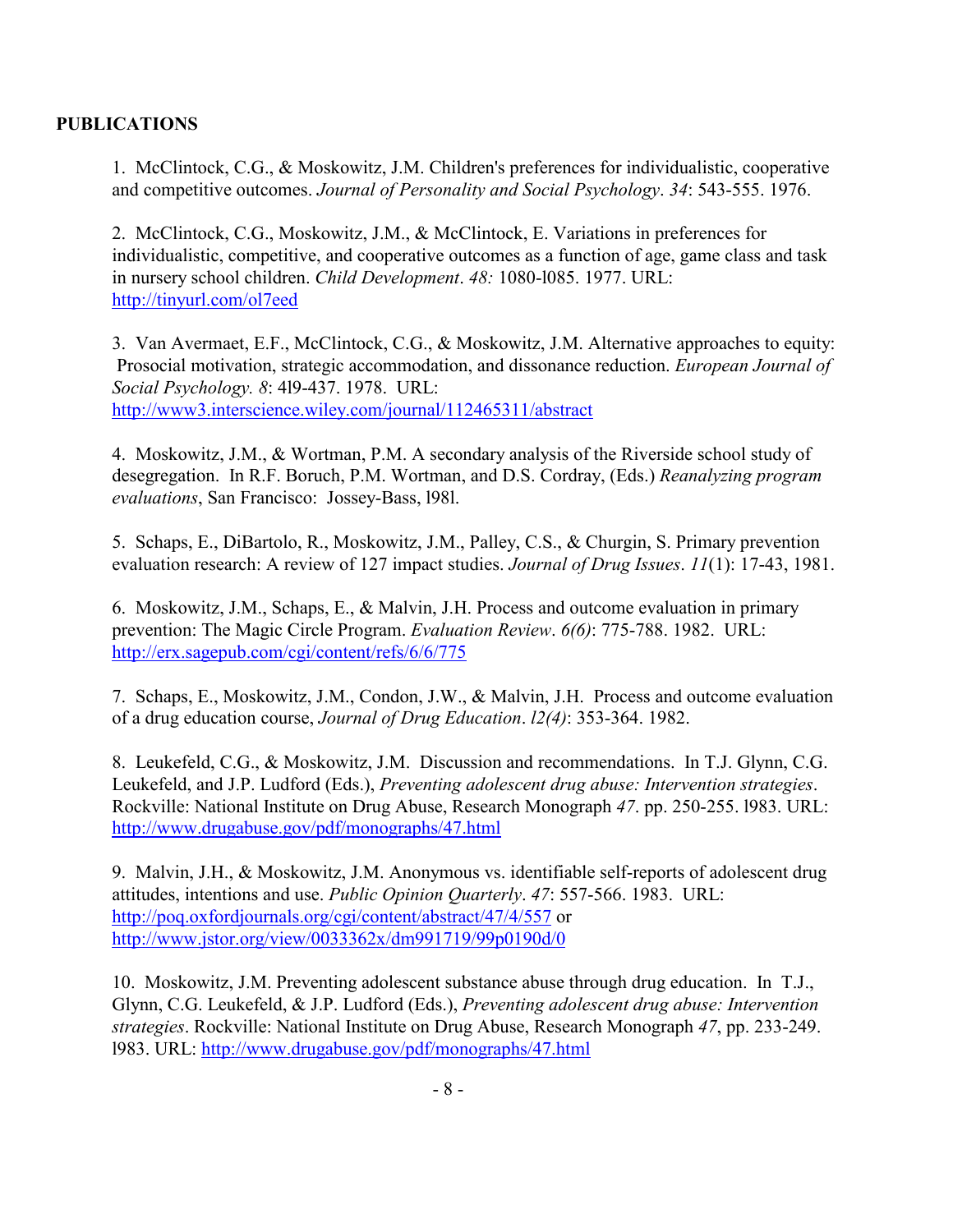11. Moskowitz, J.M., Malvin, J.H., Schaeffer, G.A., & Schaps, E. Evaluation of a cooperative learning strategy. *American Educational Research Journal*. *20*(4): 687-696. 1983. URL: <http://www.jstor.org/view/00028312/ap040081/04a00180/0> .

12. Moskowitz, J., Malvin, J., Schaeffer, G., & Schaps, E. Evaluation of a junior high school primary prevention program. *Addictive Behaviors*. *8(4):* 393-401. 1983. URL: <http://tinyurl.com/yyr7o4>.

13. Malvin, J.H., Moskowitz, J.M., Schaeffer, G.A., & Schaps, E. Teacher training in affective education for the primary prevention of adolescent drug abuse. *American Journal of Drug and Alcohol Abuse*. *10*:(2): 223-235. 1984.

14. Moskowitz, J.M., Malvin, J.H., Schaeffer, G.A., & Schaps, E. Evaluation of an affective development teacher training program. *Journal of Primary Prevention*. *4(3)*: 150-162. 1984.

15. Moskowitz, J.M., Malvin, J.H., Schaeffer, G.A., & Schaps, E. An experimental evaluation of a drug education course. *Journal of Drug Education*. *l4(1)*: 9-22. 1984.

16. Moskowitz, J.M., Schaps, E., Malvin, J.H., & Schaeffer, G.A. The effects of drug education at follow-up. *Journal of Alcohol and Drug Education*. *30(1):* 45-49. 1984.

17. Moskowitz, J.M., Schaps, E., Schaeffer, G.A., & Malvin, J.H. Evaluation of a substance abuse prevention program for junior high school students. *The International Journal of the Addictions*. *19(4)*: 419-430. 1984.

18. Schaps, E., Moskowitz, J.M., Condon, J.W., & Malvin, J.H. Process and outcome evaluation of an affective teacher training program. *Journal of Alcohol and Drug Education*. *29(3):* 35-64. 1984.

19. Schaps, E., Moskowitz, J.M., Malvin, J., & Schaeffer, G.A. *The Napa Drug Abuse Prevention Project: Research Findings*. Rockville: National Institute on Drug Abuse Prevention Research Report (DHHS Publication No. (ADM) 84-1339). 1984.

20. Malvin, J.H., Moskowitz, J.M., Schaps, E., & Schaeffer, G.A. Evaluation of two school-based alternatives programs. *Journal of Alcohol and Drug Education*. *30(3):* 98-108. 1985.

21. Moskowitz, J.M. Evaluating the effects of parent groups on the correlates of adolescent substance abuse. *Journal of Psychoactive Drugs*. *17(3)*: 173-178. 1985.

22. Moskowitz, J.M., Malvin, J.H., Schaeffer, G.A., & Schaps, E. Evaluation of Jigsaw, A cooperative learning technique. *Contemporary Educational Psychology*. *10(2)*: 104-112. 1985.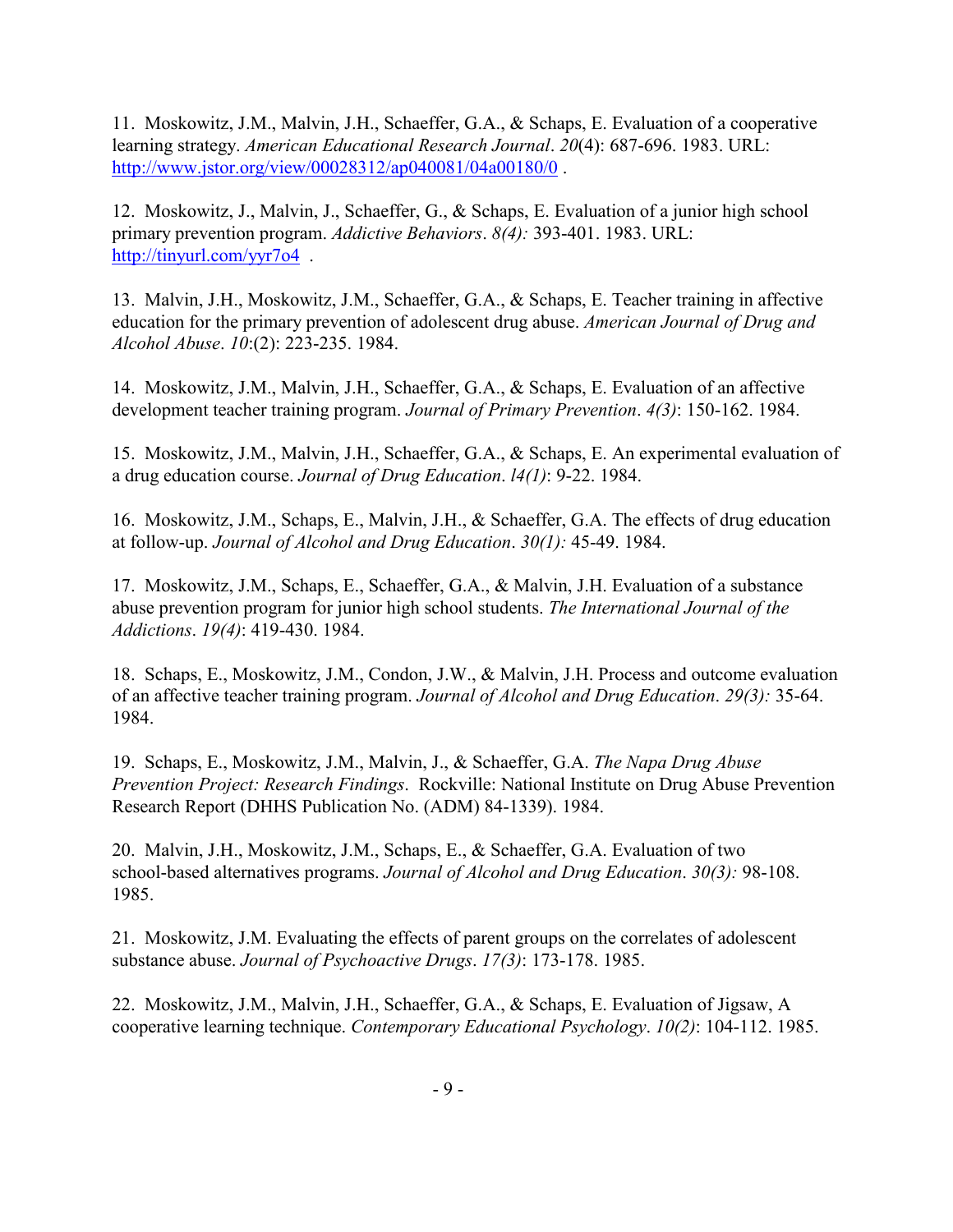23. Kumpfer, K.L., Moskowitz, J.M., Whiteside, H.O., & Klitzner, M. Future issues and promising directions in the prevention of substance abuse among youth. *Journal of Children in Contemporary Society. 18*(1-2): 249-278, 1985.

24. Kumpfer, K.L., Moskowitz, J.M., Whiteside, H.O., & Klitzner, M. Future issues and promising directions in the prevention of substance abuse among youth. In Ezekoye, S., Bukoski, W. & Kumpfer, K. (Eds.) *Childhood and Chemical Abuse: Prevention and Intervention*. New York: Haworth Press, 1986. URL: [http://www.informaworld.com/smpp/content~db=all~content=a904464194](http://www.informaworld.com/smpp/content%7Edb=all%7Econtent=a904464194).

25. Schaps, E., Moskowitz, J.M., Malvin, J.H., & Schaeffer, G.A. Evaluation of seven school-based prevention programs: A final report on the Napa Project. *The International Journal of the Addictions. 21*(9-10): 1081-1112. 1986. URL: <http://informahealthcare.com/doi/pdf/10.3109/10826088609077256> .

26. Moskowitz, J.M., & Smith, E. What works best to prevent alcohol problems? *Business and Health*. *4*(5): 7-10. 1987.

27. Moskowitz, J.M., & Jones, R. Alcohol and drug problems in the schools: Results of a national survey of school administrators. *Journal of Studies on Alcohol*. *49(4)*: 299-305. 1988.

28. Braverman, M.T., D'Onofrio, C.N., & Moskowitz, J.M. Marketing smokeless tobacco in California communities: Implications for health education. *NCI Monographs*. *8*: 79-85. 1989.

29. Moskowitz, J.M. Preliminary guidelines for reporting outcome evaluation studies of health promotion and disease prevention programs. In M.T. Braverman (Ed.) Evaluating health promotion programs. *New Directions in Program Evaluation*, San Francisco: Jossey-Bass. *43*: 101-112. 1989. URL:<http://www3.interscience.wiley.com/cgi-bin/abstract/109751428> .

30. Moskowitz, J.M. The primary prevention of alcohol problems: A critical review of the research literature. *Journal of Studies on Alcohol*. *50(1)*: 54-88. 1989. URL: http://www.jsad.com/jsad/downloadarticle/The Primary Prevention of Alcohol Problems A Critical Review of the Resear/4136.pdf .

31. Moskowitz, J.M. Why reports of outcome evaluations are often biased or uninterpretable: Examples from evaluations of drug abuse prevention programs. *Evaluation and Program Planning: An International Journal*. *16*(1):1-9. 1993. URL: [http://tinyurl.com/45hcqqe.](http://tinyurl.com/45hcqqe)

32. Braverman, M.T., Moskowitz, J.M., D'Onofrio, C.N., & Foster, V. Project 4-Health develops program to curb youth tobacco use. *California Agriculture*. *48*(7): 39-43. 1994. URL: <http://californiaagriculture.ucanr.org/landingpage.cfm?article=ca.v048n07p39&fulltext=yes>.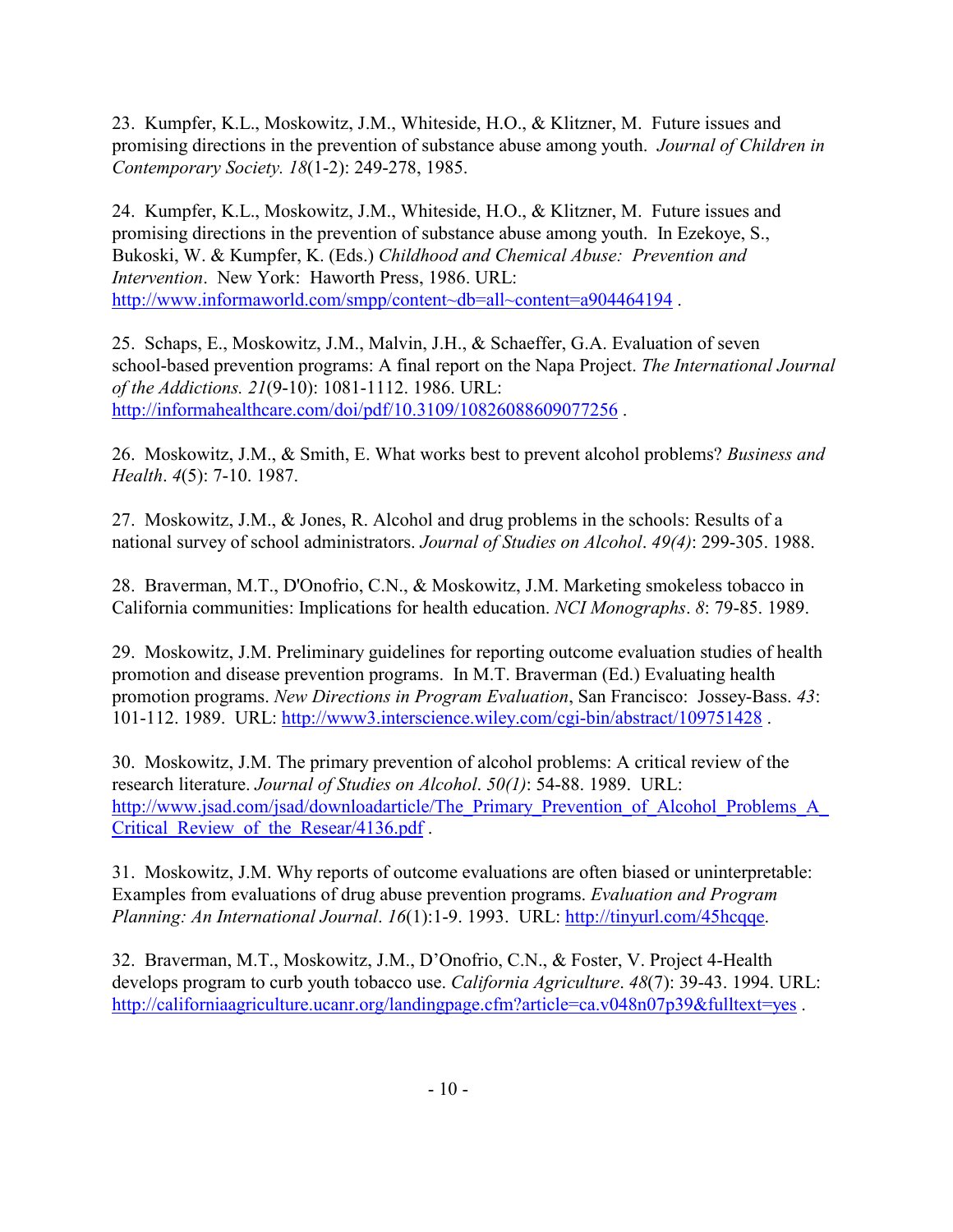33. McPhee, S.J., Jenkins, C.N., Wong, C., Fordham, D., Lai, K.Q., Bird, J.A., & Moskowitz, J.M. Smoking cessation intervention among Vietnamese Americans: A controlled trial. *Tobacco Control*, *4*(Suppl 1): S16-S24. 1995.

34. Murray, D.M., Moskowitz, J.M., & Dent, C. Design and analysis issues in a communitybased drug-use prevention trial. *American Behavioral Scientist*. *39(7)*: 853-867. 1996. URL: <http://abs.sagepub.com/cgi/content/abstract/39/7/853> .

35. Kang, S,H. Chen, A.M., Lew, R., Min, K., Moskowitz, J.M., Wismer, B.A., Tager, I.B., California Department of Health Services, & Centers for Disease Control and Prevention. Behavioral Risk Factor Survey of Korean Americans–Alameda County, California, 1994. *Morbidity and Mortality Weekly Report*, 46(33): 774-777. 1997. URL: <http://www.cdc.gov/mmwr/preview/mmwrhtml/00049071.htm> .

36. Chen, A.M., Wismer, B.A., Lew, R., Kang, S.H., Min, K., Moskowitz, J.M., Novotny, T.E., & Tager I.B. "Health is Strength": A research collaboration involving Korean Americans in Alameda County. *American Journal of Preventive Medicine*. *13(6 Suppl)*: 93-100. 1997.

37. Moskowitz, J.M. & Malvin, J. Smoking in the young. [letter.] *New England Journal of Medicine*. *338(7)*: 472-473. 1998. URL:<http://content.nejm.org/cgi/content/full/338/7/472> .

38. Wismer, B.A., Moskowitz, J.M., Chen, A.M., Kang, S.H., Novotny, T.E., Min, K., Lew, R., & Tager, I.B. Mammography and clinical breast examination among Korean American Women in two California counties. *Preventive Medicine*, *27(1)*: 144-151. 1998. URL: <http://www.ingentaconnect.com/content/ap/pm/1998/00000027/00000001/art00259>.

39. Wismer, B.A., Moskowitz, J.M., Chen, A.M., Kang, S.H., Novotny, T.E., Min, K., Lew, R., & Tager, I.B. Rates and independent correlates of Pap smear testing among Korean American women. *American Journal of Public Health*. *88*(4): 656-660. 1998. URL: <http://www.pubmedcentral.nih.gov/articlerender.fcgi?artid=1508456> .

40. Moskowitz, J.M., Lin, Z., & Hudes, E.S. The impact of California's local smoking ordinances on worksite smoking policy and on exposure to environmental tobacco smoke in the workplace. *American Journal of Health Promotion*. *13*(5): 278-281. 1999.

41. Wismer, B.A., Chen, A.M., Jun, S., Kang, S.H., Lew, R., Min, K., Moskowitz, J.M., Novotny, T.E., & Tager, I.B. "The Korean breast and cervical cancer screening demonstration. " In Kramer, E.J., Ivey, S.L., Ying, Y-W. (Eds.) *Immigrant women's health: Problems and solutions*. Jossey-Bass, San Francisco, California. pp. 295-304. 1999.

42. Moskowitz, J.M., Lin, Z., & Hudes, E.S. The impact of workplace smoking ordinances in California on smoking cessation. *American Journal of Public Health*. *90(5)*: 757-761. 2000. URL:<http://www.ajph.org/cgi/content/abstract/90/5/757> .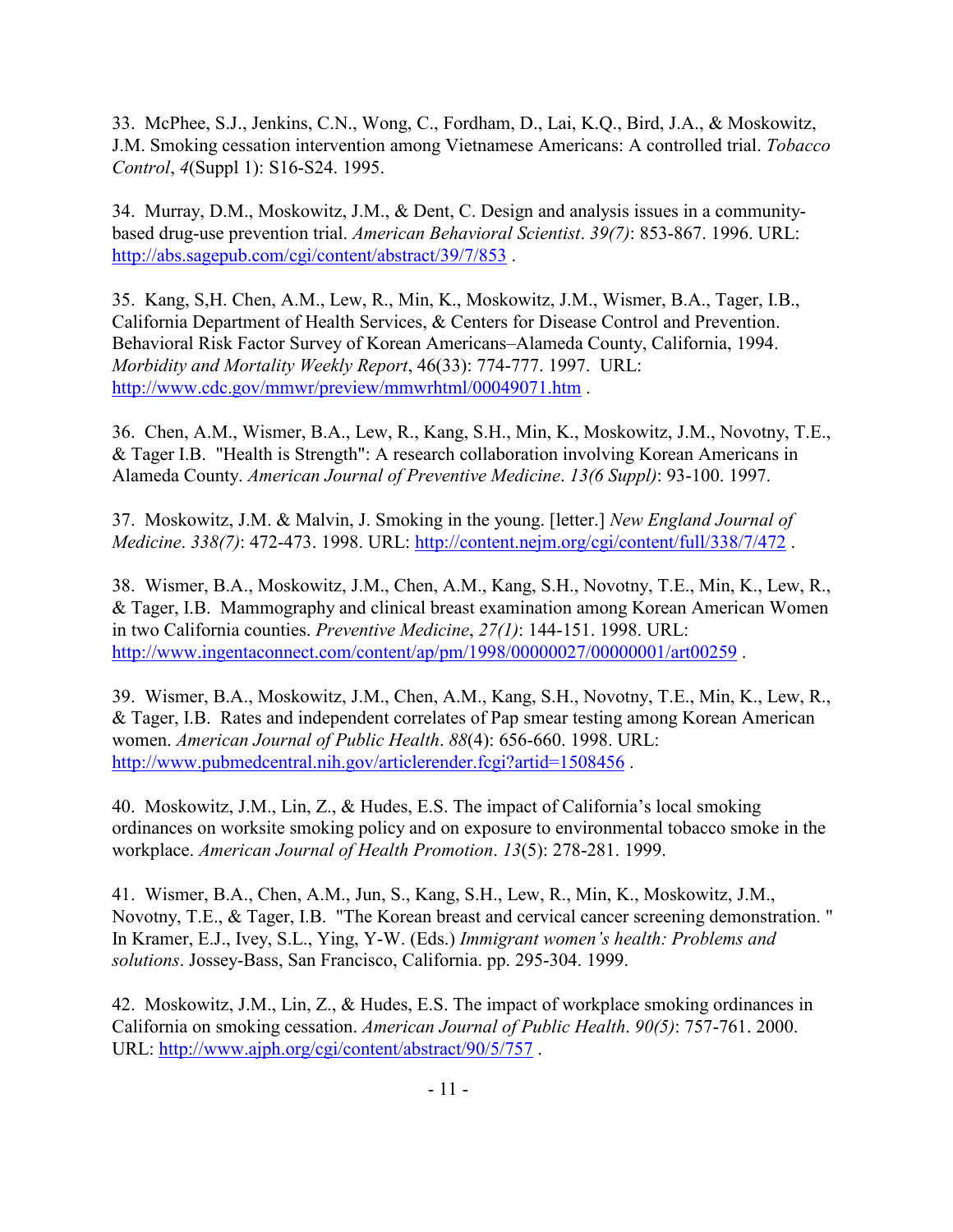43. Wismer, B.A., Moskowitz, J.M., Min, K., Chen, A.M., Ahn, Y., Cho, S., Jun, S., Lew, A., Mi Pak, Y., Wong, J.M., & Tager, I.B. Interim assessment of a community intervention to improve breast and cervical cancer screening among Korean American women. *Journal of Public Health Management and Practice*. 7(2): 61-70. 2001.

44. Lew, R., Moskowitz, J.M., Wismer, B.A., Min, K., Kang, S.H., Chen, A.M., & Tager, I.B. Correlates of cigarette smoking among Korean American adults in Alameda County, California. *Asian American and Pacific Islander Journal of Health*. *9(1)*: 49-60. 2001.

45. D'Onofrio, C.N., Moskowitz, J.M., & Braverman, M.T. Curtailing tobacco use among youth: Evaluation of Project 4-Health. *Health Education and Behavior*. 29(6): 656-682. 2002. URL:<http://heb.sagepub.com/cgi/content/abstract/29/6/656> .

46. Lew, A., Moskowitz, J.M., Ngo, L., Wismer, B.A., Wong, J.M., Ahn, Y., & Tager, I.B. Effect of provider status on preventive screening among Korean-American women in Alameda County, California. *Preventive Medicine. 36(2)*: 142-150. 2003. URL: [http://www.sciencedirect.com/science/article/pii/S0091743502000397.](http://www.sciencedirect.com/science/article/pii/S0091743502000397)

47. Moskowitz, J.M. Kazinets, G., Tager, I.B., & Wong, J. Breast- and cervical cancer screening among Korean women: Santa Clara County, California, 1994 and 2002. *Morbidity and Mortality Weekly Report.* 53*(33)*: 765-767. 2004. URL: <http://www.cdc.gov/mmwr/preview/mmwrhtml/mm5333a4.htm> .

48. Moskowitz, J.M. Assessment of cigarette smoking and smoking susceptibility among youth: Telephone computer-assisted self-interviews versus computer-assisted telephone interviews. *Public Opinion Quarterly*. *68(4)*: 565-587. 2004. URL: <http://poq.oxfordjournals.org/cgi/content/abstract/68/4/565> .

49. Constantine, N.A., & Moskowitz, J.M. California adolescents' use of family planning services [letter]. *Perspectives on Sexual and Reproductive Health*. *36(6)*: 288-289. 2004.

50. Moskowitz, JM. Impact of the "truth" campaign on cigarette smoking [eletter]. *American Journal of Public Health*. March 31, 2005. URL: [http://www.ajph.org/cgi/eletters/95/3/425#313.](http://www.ajph.org/cgi/eletters/95/3/425#313)

51. Moskowitz, JM. What impact did the "truth" campaign have on smoking prevalence among U.S. youth? [eletter]. *British Medical Journal*. April 2, 2005. URL: <http://bmj.bmjjournals.com/cgi/eletters/330/7491/559#102328> .

52. Moskowitz, JM. Alternative explanation for the association between movie-smoking exposure and smoking initiation [eletter]. *Pediatrics*. November 18, 2005. URL: <http://pediatrics.aappublications.org/cgi/eletters/116/5/1183>.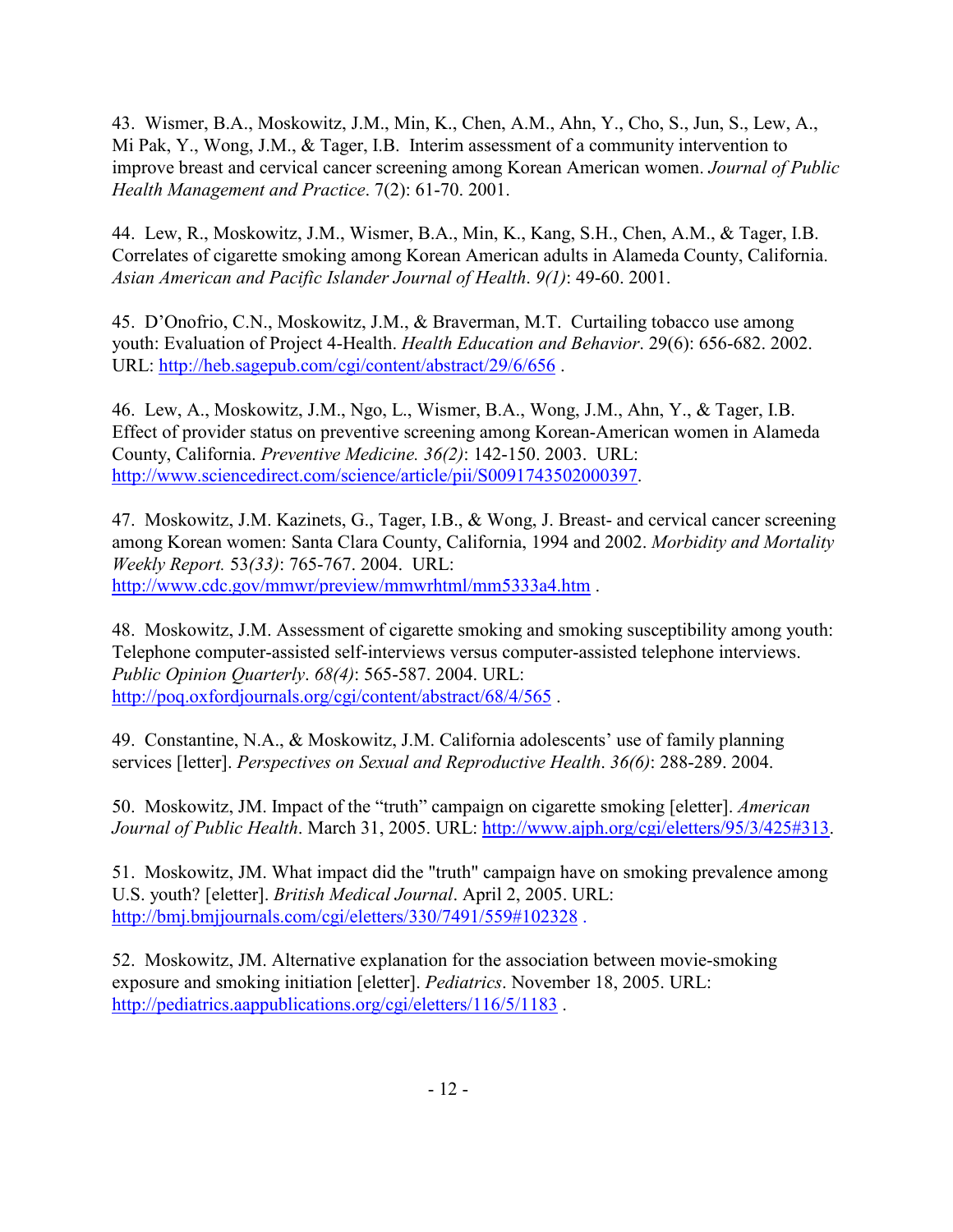53. Moskowitz, J.M., Ritieni, A. Tholandi, M., & Xia. Q. How do Californians define safe sex? *Californian Journal of Health Promotion. 4(1)*: 109-118. 2006. URL: <http://www.csuchico.edu/cjhp/4/1/109-118-moskowitz.pdf> .

54. Xia, Q., Moskowitz, J. Ritieni, A., Facer, M., Molitor, F. Discordance between sexual behavior and self-reported sexual identity. [letter]. *Annals of Internal Medicine*. 146(7): 539-540. April 3, 2007. URL:<http://www.annnals.org/cgi/content/full/146/7/539-a>.

55. Kim, Y., Moskowitz, J.M., Lee, H., Kazinets, Y. Health care access and utilization among Korean American adults in Alameda County, California: 1994 and 2002. *Journal of Korean Society for Health Education and Promotion*. 23(5):29-46. December, 2006. URL: [http://www.dbpia.co.kr/view/ar\\_view.asp?arid=1035641](http://www.dbpia.co.kr/view/ar_view.asp?arid=1035641).

56. Moskowitz, J.M., Kazinets, G., Wong, J.M., Tager, I.B. "Health is Strength": A community health education program to improve breast and cervical cancer screening among Korean American women in Alameda County, California. *Cancer Detection and Prevention*. 31(2):173- 183. 2007. URL:<http://tinyurl.com/28uekx> .

57. McDonnell, D.D., Lee, H-J., Kim, Y-K., Kazinets, G., Moskowitz, J.M. Cancer coverage in a mainstream and Korean American online newspaper: Lessons for community intervention. *Patient Education and Counseling*. 71(3):388-395. 2008. URL:<http://tinyurl.com/5shqkj> .

58. Ritieni, A., Moskowitz, J., & Tholandi, M. HIV/AIDS misconceptions among Latinos: Findings from a population-based survey of California adults. *Health Education and Behavior*. 35(2):245-249. 2008. URL:<http://heb.sagepub.com/cgi/content/abstract/35/2/245> .

59. Myung, S.K., McDonnell, D.D., Kazinets, G., Seo, H.G., Moskowitz, J.M. Effects of Weband computer-based smoking cessation programs: Meta-analysis of randomized controlled trials. *Archives of Internal Medicine*. 169(10):929-937. 2009. URL: <http://archinte.ama-assn.org/cgi/content/full/169/10/929> .

60. Myung, S.K., McDonnell, D.D., Kazinets, G., Seo, H.G., Moskowitz, J.M. Concerns about a meta-analysis of computer smoking cessation programs—reply. *Archives of Internal Medicine*. 169(19):1814-1815. 2009. URL:<http://archinte.ama-assn.org/cgi/content/full/169/19/1814-a> .

61. Myung, S.K., Ju, W., McDonnell, D.D., Lee, H.J., Kazinets, G., Cheng, C-T., Moskowitz, J.M. Mobile phone use and risk of tumors: A meta-analysis. *Journal of Clinical Oncology*. 27(33):5565-5572. 2009. URL:<http://jco.ascopubs.org/cgi/content/abstract/27/33/5565>.

62. Lin, M.K., Moskowitz, J.M., Kazinets, G., Ivey, S.L., Kim, Y., McDonnell, D.D. Adherence to Pap test guidelines: Variations among Asians in California. *Ethnicity & Disease.* 19(4):425- 432. 2009. URL:<http://www.ishib.org/journal/19-4/ethn-19-04-425ab.pdf> .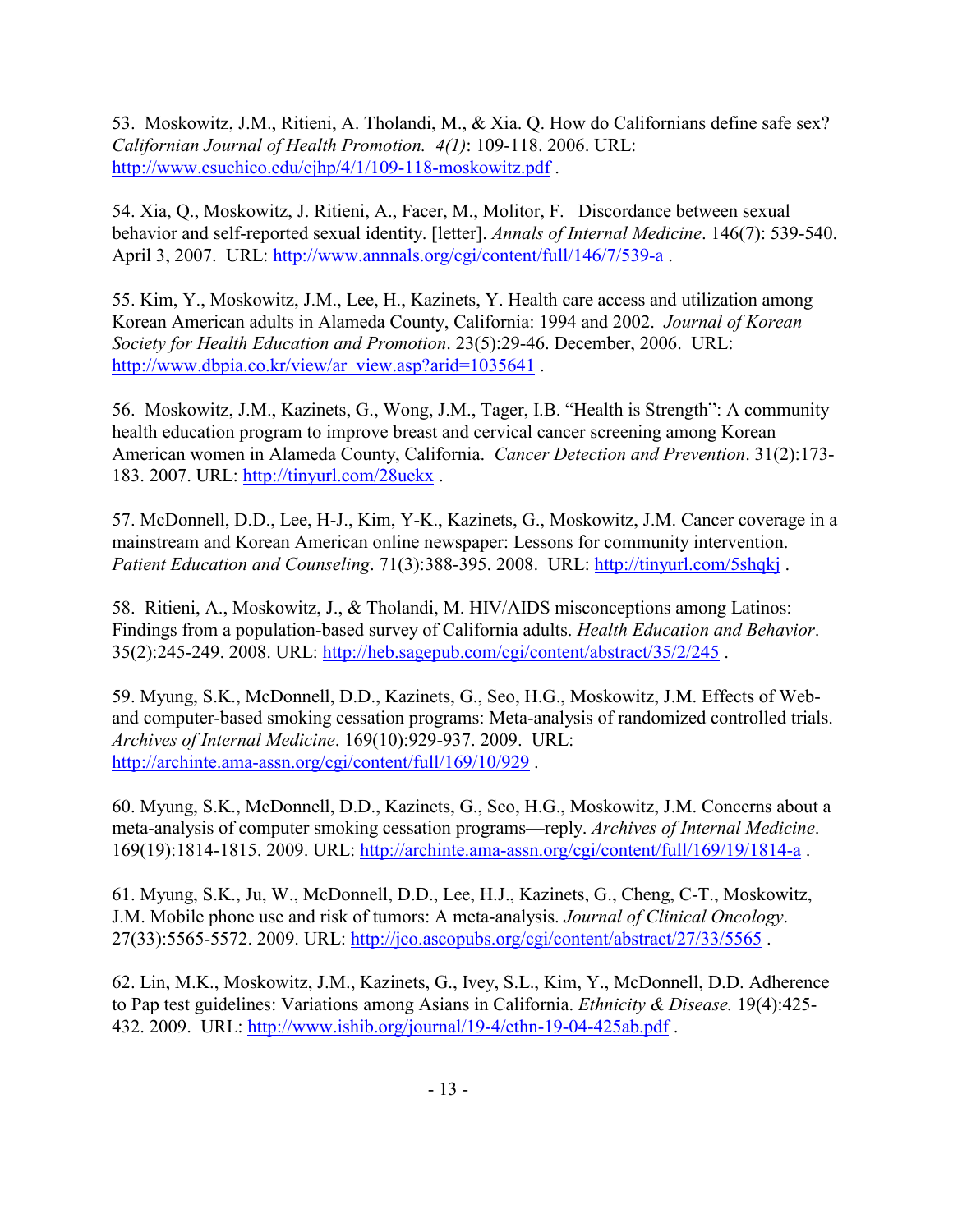63. Myung, S.K., McDonnell, D.D., Kazinets, G., Seo, H.G., Moskowitz, J.M. Relationships between household smoking restrictions and intention to quit smoking among Korean American male smokers in California. *Journal of Korean Medical Science.* 25(2):251-256. 2010. URL: [http://www.ncbi.nlm.nih.gov/pmc/articles/PMC2811292/.](http://www.ncbi.nlm.nih.gov/pmc/articles/PMC2811292/)

64. Myung, S.K., Ju, W., McDonnell, D.D., Lee, H.J., Kazinets, G., Cheng, C-T., Moskowitz, J.M. Reply to A. Stang et al, J.T. Rowley et al, and F. Samkange-Zeeb et al. *Journal of Clinical Oncology*. 28(7):e124-125. 2010. URL:<http://jco.ascopubs.org/cgi/content/full/28/7/e124> .

65. McDonnell, D.D., Lee, H.J., Kazinets, G., Moskowitz, J.M. Successful strategies for online recruitment of targeted populations: Lessons learned from a smoking cessation study among Korean Americans. *Social Marketing Quarterly*, 16(3):2-22. 2010. URL: <http://www.informaworld.com/smpp/section?content=a925867780&fulltext=713240928>

66. McDonnell, D.D., Kazinets, G., Lee, H.J., Moskowitz, J.M. An internet-based smoking cessation program for Korean Americans: Results from a randomized controlled trial. *Nicotine & Tobacco Research*. 13(5):336-343. 2011. URL: [http://ntr.oxfordjournals.org/content/13/5/336.full.](http://ntr.oxfordjournals.org/content/13/5/336.full)

67. Garg, T., Fradkin, N., Moskowitz, J.M. Adoption of an outdoor residential hall smoking policy in a California public university: A case study. *Journal of American College Health*. 59(8):769-771. 2011. URL: [http://www.ncbi.nlm.nih.gov/pubmed/21950261.](http://www.ncbi.nlm.nih.gov/pubmed/21950261)

68. Kelley, E., Blank, M., Lai, H., Havas, M., Moskowitz, J. International Appeal: Scientists call for protection from non-ionizing electromagnetic field exposure. *European Journal of Oncology*. 20(3/4):180-182. 2015.

https://www.researchgate.net/publication/298533689 International Appeal Scientists call for protection from non-ionizing electromagnetic field exposure

69. Moskowitz, J.M., McDonnell, D.D., Kazinets, G., Lee, H.J. Online smoking cessation program for Korean Americans: Randomized trial to test effects of incentives for program completion and interim surveys. *Preventive Medicine*. 86(5):70-76. 2016. URL:<http://www.sciencedirect.com/science/article/pii/S0091743516000335>

70. Sagar, S., Adem, S.M., Struchen, B., Loughran, S.P., Brunjes, M.E., Arangua, L., Dalvie, M.A., Croft, R.J., Jerrett, M., Moskowitz, J.M., Kuo, T., Röösli, M. Comparison of radiofrequency electromagnetic field exposure levels in different everyday microenvironments in an international context. *Environment International*. 114:297-306. 2018. doi: 10.1016/j.envint.2018.02.036. URL:

<https://www.sciencedirect.com/science/article/pii/S016041201731485X?via%3Dihub>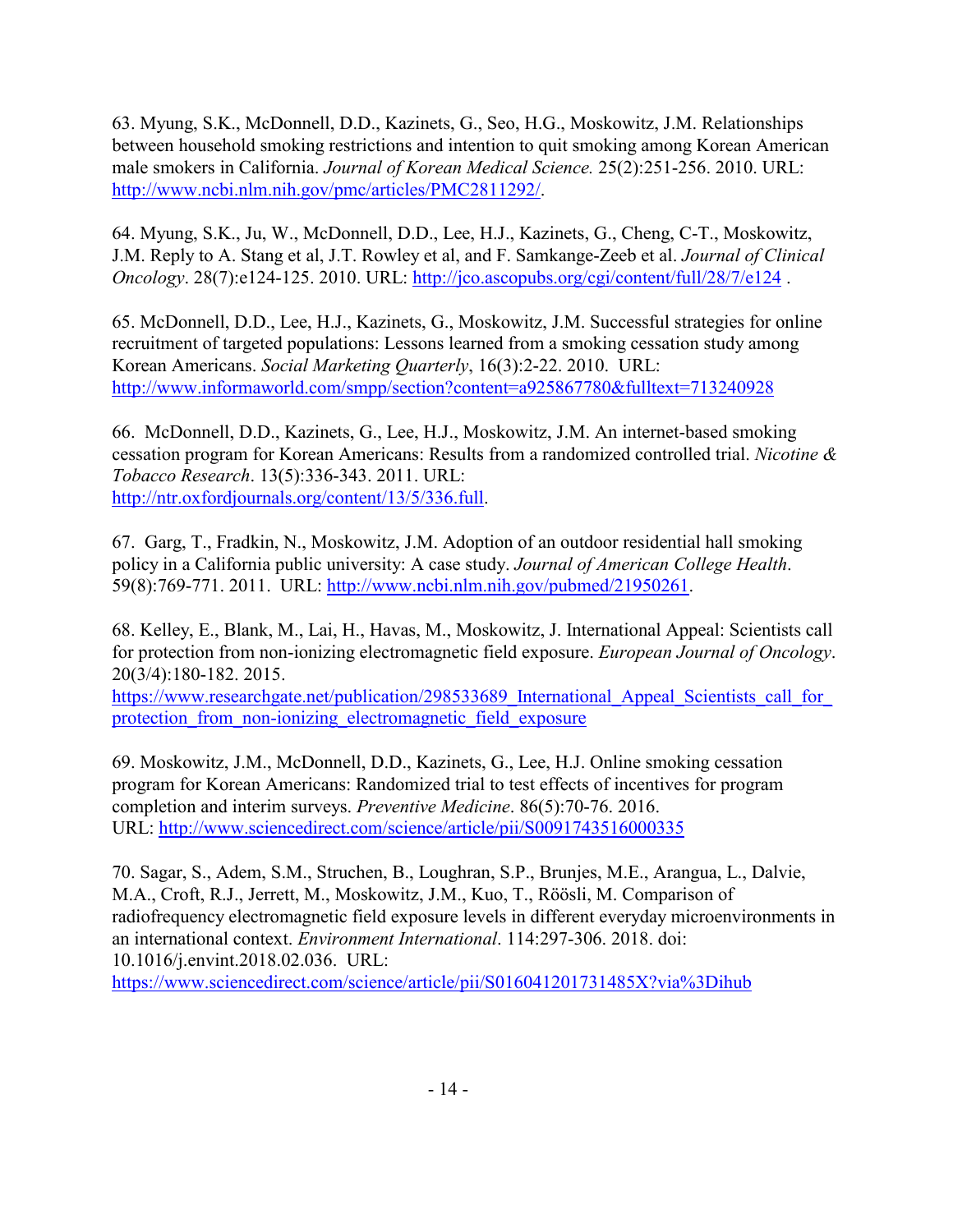# **SELECTED PAPERS AND PRESENTATIONS**

1. Moskowitz, J.M. *Social facilitation in coaction: The effects of evaluation apprehension and rivalry*. M.A. Thesis, University of California, Santa Barbara, l974.

2. Moskowitz, J.M. *Equity: A proactive approach to input distribution*. Ph.D. Dissertation, University of California, Santa Barbara, l976.

3. Moskowitz, J.M., & Hoepfner, R. *Assessing family economic status from teacher reports*. Paper presented at the annual meeting of the American Educational Research Association, Toronto, l978.

4. Moskowitz, J.M., & Brown, D.S. Estimates of school poverty. In Hoepfner, R. (Ed.), *Substudies on allocation and targeting of funds and services, assessment of student growth, and effects of attrition* (Report #13). Santa Monica: System Development Corp., 1981.

5. Moskowitz, J.M. *School drug and alcohol policy: A preliminary model relating policy implementation to school problems*. Prevention Research Center, Berkeley, CA, 1985.

6. Klitzner, M., Fisher, D., Moskowitz, J., Stewart, K., & Gilbert, S. *Report to the Robert Wood Johnson Foundation on strategies to prevent the onset and use of addictive and abusable substances among children and early adolescents.* Pacific Institute for Research and Evaluation, Bethesda, MD, 1991.

7. D'Onofrio, C.N., & Moskowitz, J.M. *Independent evaluation of efforts to prevent and control tobacco use in California: Objective 9. Coordinate with the California State Department of Education to evaluate school programs*. Western Consortium for Public Health, Berkeley, CA, 1992.

8. Moskowitz, J.M., & Berman, S.J. (January 31, 1995). Evaluation of the Stop Tobacco Access for Minors Project (STAMP): 1993-1994. A report submitted to the North Bay Health Resources Center, Petaluma, California.

9. Moskowitz, J.M., Shane, P.A., & Novotny, T.E. (May 2, 1996). Tobacco and alcohol surveillance systems for youth in the United States. Final report submitted to the Robert Wood Johnson Foundation.

10. Moskowitz, J.M., Lin, Z., & Hudes, E.S. (May 31, 1997). Effects of tobacco control ordinances on smoking among California (USA) youth in 1993. Final report submitted to the Office on Smoking and Health, CDC.

11. Moskowitz, J.M. Snuff out tobacco altogether (op-ed article). *San Francisco Chronicle*, March 20, 1998; A25.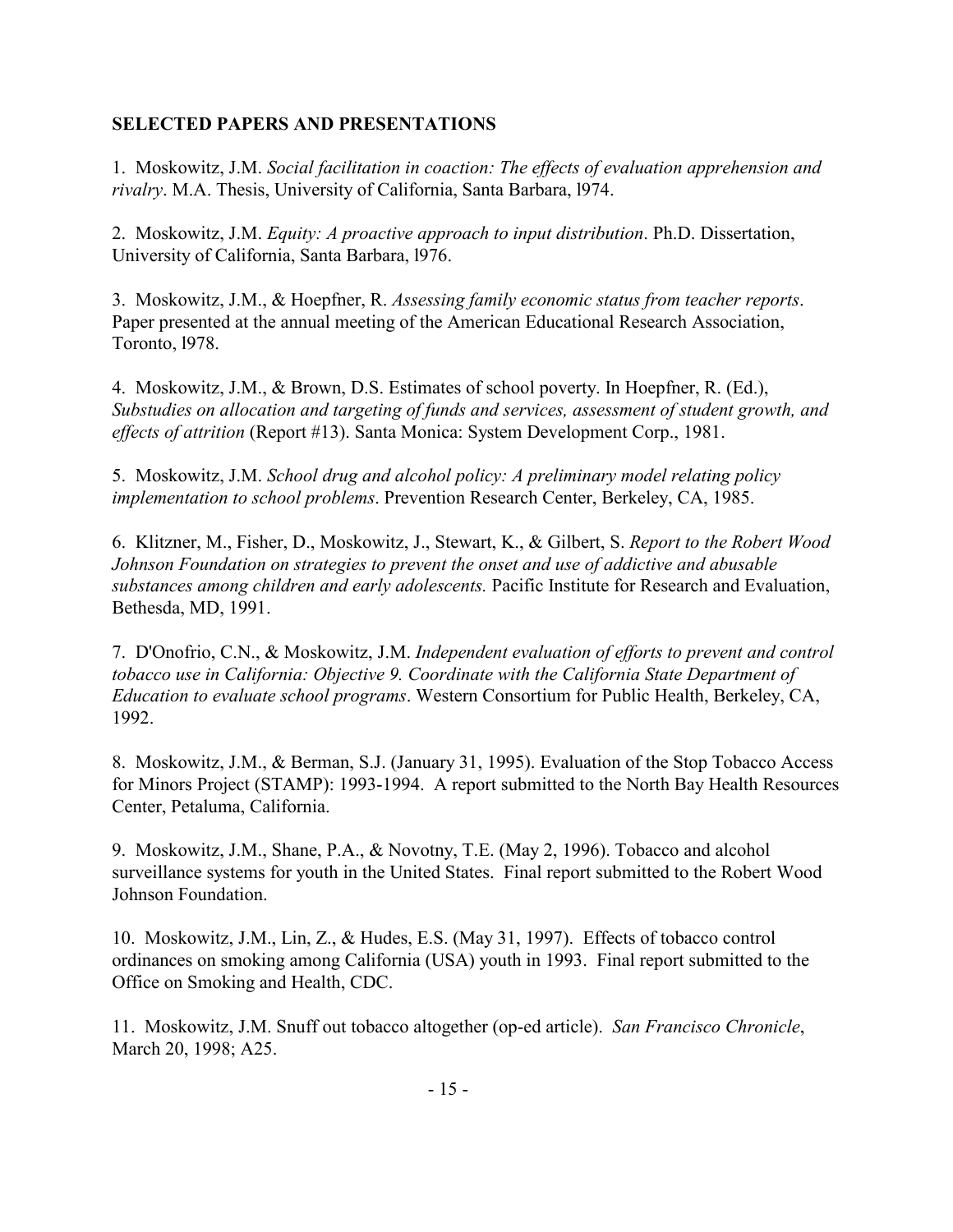12. Moskowitz, J.M., Ivey, S.L., & Ragland, K. (November 13, 2000). Diabetes Surveillance in Minority Populations. Report submitted to the Centers for Disease Control and Prevention.

13. Moskowitz, J.M., Henneman, T.A., & Young Holt, B. (2002). California 2000 AIDS knowledge, attitudes, beliefs and behaviors (KABB) survey: Methods and results. Berkeley, CA: Center for Family and Community Health; University of California, Berkeley; 2002. URL: [http://cfch.berkeley.edu/reports/KABBTech\\_Nov12.pdf](http://cfch.berkeley.edu/reports/KABBTech_Nov12.pdf) .

14. Moskowitz, J.M., Tholandi, M., & Henneman, T.A., Young Holt, B. (November, 2002). California 2000 AIDS knowledge, attitudes, beliefs and behaviors (KABB) survey: Summary report. URL:<http://www.dhs.ca.gov/ps/ooa/reports/PDF/2000KABBReport.pdf> .

15. Ritieni, A., Tholandi, M., & Moskowitz, J. California 2000 AIDS knowledge, attitudes, beliefs and behaviors. Sacramento, CA: Office of AIDS, California Department of Health Services. Undated. URL:<http://cfch.berkeley.edu/reports/KABBUpdatearticle2002.pdf> .

16. Moskowitz, J.M., Young Holt, B., Ritieni, A., & Tholandi, M. (Nov. 12, 2002). California 2000 AIDS knowledge, attitudes, beliefs and behaviors (KABB) survey. Oral presentation at annual meeting of the American Public Health Association, Philadelphia, PA.

17. Moskowitz, J.M., & Lew, A. (June 15, 2002). Smoking behavior among Korean Americans in Alameda County, California in 1997. Oral presentation at the National Forum for Korean American Cancer Control, Boston, MA.

18. Moskowitz, J.M., & Lew, A. (Nov. 20, 2002). Smoking Behavior among Korean Americans: Alameda County, California 1997. Presentation at the 2002 National Conference on Tobacco or Health, San Francisco, CA.

19. Ritieni, A., Moskowitz, J., & Tholandi, M. (Nov. 17, 2003). HIV/AIDS misperceptions among Hispanics. Poster presented at annual meeting of the American Public Health Association, San Francisco, CA.

20. Mukherjea, A., Ivey, S., & Moskowitz, J. (Nov. 17, 2003). Tobacco use patterns in the Cardiovascular Health among Asian Indians (CHAI) project. Poster presented at annual meeting of the American Public Health Association, San Francisco, CA.

21. Young Holt, B., Tholandi, M., Ritieni, A., & Moskowitz, J.M. (May, 2005). The use of existing prevention methods for contraception and sexually transmitted infections and interest in microbicides among women in California. Office of AIDS, California Department of Health Services. Sacramento, California.

<http://www.dhs.ca.gov/aids/Reports/PDF/RPTMicrobicideInterestMay05.pdf> .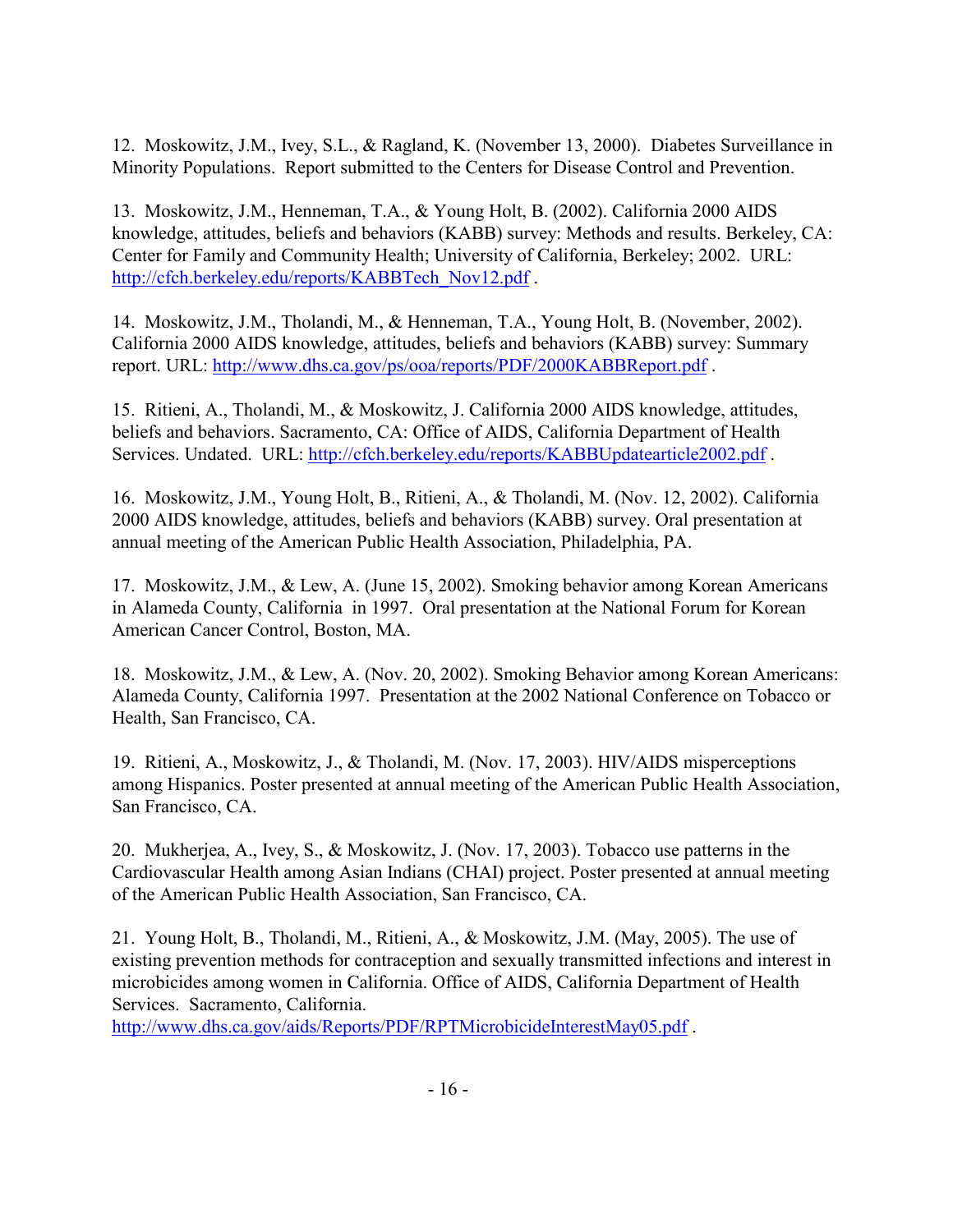22. Moskowitz, J. (Sep. 23, 2005). Achieving health equity through health promotion. Invited presentation at the 2005 International Conference on Health Promotion. Seoul, Korea. Powerpoint presentation published in Conference Proceedings, "New challenges of health promotion activities in Korea." pp. 93-119. Korean Society for Health Education and Promotion.

23. Xia, Q., Ritieni, A., Facer, M., Molitor, F., Moskowitz, J.M. (June, 2006). Opinions about HIV/AIDS-related issues among California adults, 2005. Office of AIDS, California Department of Health Services. Sacramento, California. URL: <http://ww2.cdph.ca.gov/programs/aids/Documents/RPT2006-07-25-2681OpinionsAboutHIV.pdf>

24. Lee, H.J,, Kazinets, G., Moskowitz, J.M*. 2002 Korean American Community Health Survey: Alameda and Santa Clara Counties, CA*. Berkeley, CA: Center for Family and Community Health, University of California at Berkeley. June, 2006. URL: <http://cfch.berkeley.edu/reports/khs02.PDF> .

25. Lin, M.K., Kazinets, G., Ivey, S., Moskowitz, J.M.(September, 2006). *The Health of Asian Pacific Islander American Adults in California: 2001 and 2003*. Berkeley, CA: Center for Family and Community Health, University of California at Berkeley. URL: [http://cfch.berkeley.edu/reports/APIA\\_health\\_2001-03\\_report.pdf](http://cfch.berkeley.edu/reports/APIA_health_2001-03_report.pdf) .

26. Lin, M.K., Kazinets, G., Ivey, S., Moskowitz, J.M. (September, 2006). *The Health of Asian Pacific Islander American Adults in California: 2001 and 2003. Appendix 2*. Berkeley, CA: Center for Family and Community Health, University of California, Berkeley. URL: [http://cfch.berkeley.edu/reports/APIA\\_health\\_2001-2003\\_Appendix\\_2.pdf.](http://cfch.berkeley.edu/reports/APIA_health_2001-2003_Appendix_2.pdf)

27. Moskowitz, J.M., McDonnell, D.D., Kazinets, G. (March, 2008). Beyond regression analysis: Using marginal structural models to estimate program effects. Presentation at the annual meeting of the CDC Prevention Research Centers. Atlanta, GA. URL: [http://www.chronicdisease.org/files/public/2008PRC\\_Presentations\\_Moskowitz.pdf](http://www.chronicdisease.org/files/public/2008PRC_Presentations_Moskowitz.pdf)

28. Cheng, C.T., McDonnell, D.D., Lee, H.J., Moskowitz, J.M. (November, 2008) Understanding Mental Health Service Disparities: an Example. The 47th Annual Conference of Taiwanese Society of Psychiatry. Tainan, Taiwan.

29. Cheng, C-T., McDonnell, D.D., Moskowitz, J.M. (May, 2008). Need-based mental health service use: Are there racial disparities among AAPIs? Presentation at the University of California AAPI Policy Multicampus Policy Research Conference, Davis, CA.

30. Cheng, C-T., McDonnell, D.D., Lee, H-J., Moskowitz, J.M. (May, 2008). Mental health disparities among Asian American and Pacific Islanders in California: An update. Policy Brief. University of California Asian American & Pacific Islander Policy MRP. URL: [http://www.aasc.ucla.edu/policy/Mental\\_Health\\_Disparities.pdf](http://www.aasc.ucla.edu/policy/Mental_Health_Disparities.pdf).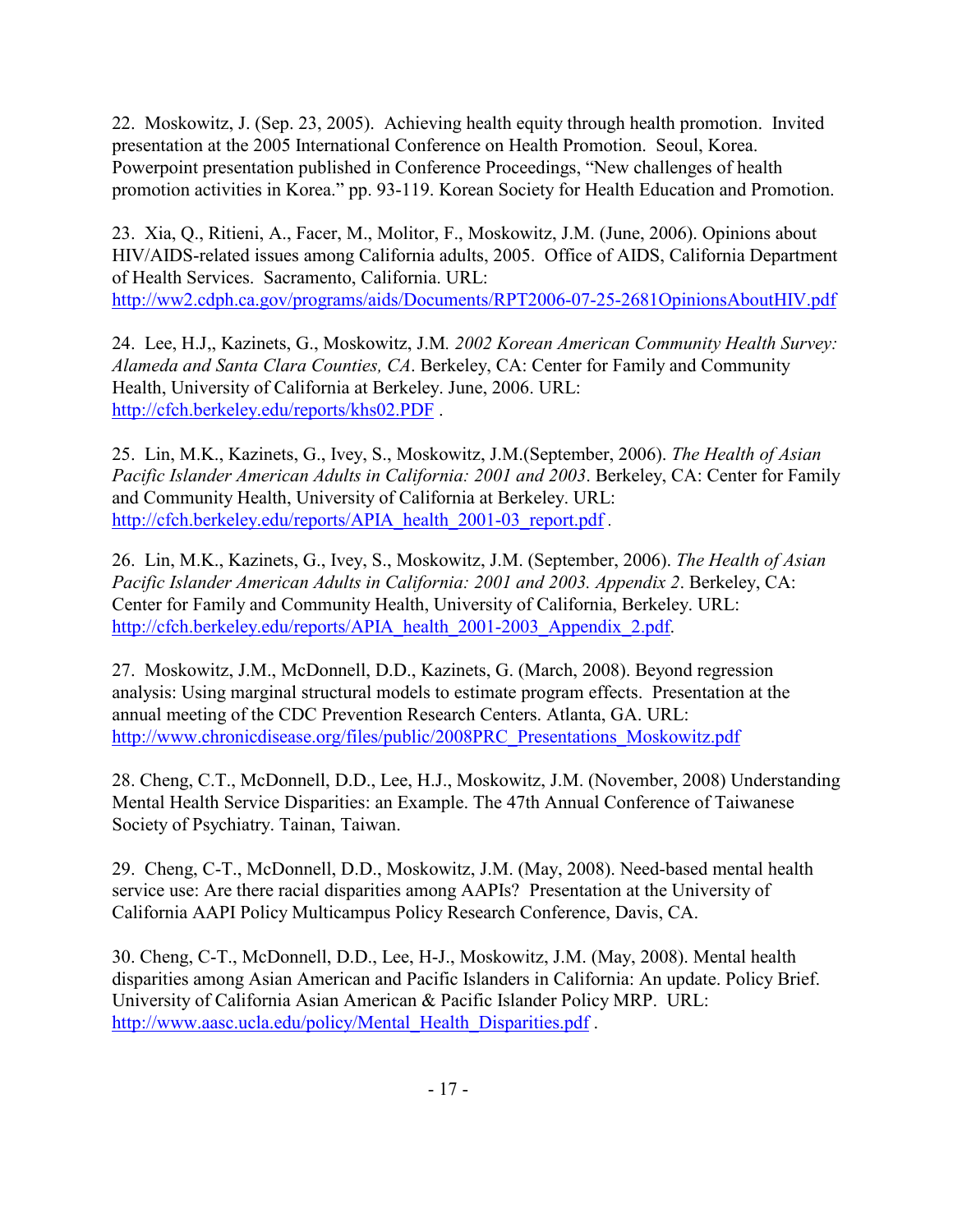31. Moskowitz, J. Is anybody listening? Californians speak out for a single payer plan. (December 18, 2008) Physicians for a National Health Program. URL: [http://www.pnhp.org/news/2008/december/is\\_anybody\\_listening.php](http://www.pnhp.org/news/2008/december/is_anybody_listening.php)

32. Kim, Y., Moskowitz, J.M., Kazinets, G., McDonnell, D.M. (April 10, 2009) The Effect of Acculturation and Healthcare Access on Cervical Cancer Screening among Korean American Women in Two California Counties. Unpublished manuscript.

33. Cheng, C-T., McDonnell, D.D., Lee, H-J., Moskowitz, J.M. (May, 2009) Mental Health Disparities among Asian American and Pacific Islanders in California: an Application of the Institute of Medicine Health Disparity Model. Poster presented at the annual meeting of the American Psychiatric Association, San Francisco, CA.

34. Moskowitz, J.M. (April 10, 2010) "ACT: Advocate, Communicate & Translate to Enhance Research and Practice." Invited presentation. Closing Remarks at the 2010 Joint Conference of the Society for Public Health Education and the Prevention Research Centers Program. Atlanta, Georgia.

35. Moskowitz, J.M. (April 28, 2010) Government must inform us of cell phone risk (op-ed article). *San Francisco Chronicle*. URL: [http://articles.sfgate.com/2010-04-28/opinion/20877701\\_1\\_tumor-risk-cell-phones-brain-tumors](http://articles.sfgate.com/2010-04-28/opinion/20877701_1_tumor-risk-cell-phones-brain-tumors)

36. Moskowitz, J.M. (November 18, 2010) Invited Presentation. "Cell Phone Use, Brain Tumor Risk, and Public Health Policy." The Commonwealth Club, San Francisco, CA.

37. McDonnell, D.D., Lee, H-J., Kazinets, G., Moskowitz, J.M. (April, 2011). Online recruitment: Lessons learned from a smoking cessation study with Korean Americans. Presented at the CDC Prevention Research Centers Annual Program Meeting. Atlanta, GA.

38. McDonnell, D.D., Lee, H-J., Kazinets, G., Moskowitz, J.M. (April, 2011). Program completion increases smoking cessation: An online intervention for Korean Americans. Poster session at the CDC Prevention Research Centers Annual Program Meeting. Atlanta, GA.

39. Moskowitz, J.M. (May 31, 2012). Cell Phone Radiation Risks: Epidemiologic Research and Public Health Policy. Invited lecture. Presented at School of Public Health, University of California, Los Angeles. Los Angeles, CA.

40. Moskowitz, J.M. (December 9, 2013). Invited Presentation. "Recent Human Studies Indicate Wireless Phones Most Likely Cause Brain Cancer – Policy Implications." Presented as part of a forum, "Expert Roundtable: Skeptical about Cell Phones and Health." The Commonwealth Club. San Francisco, CA.